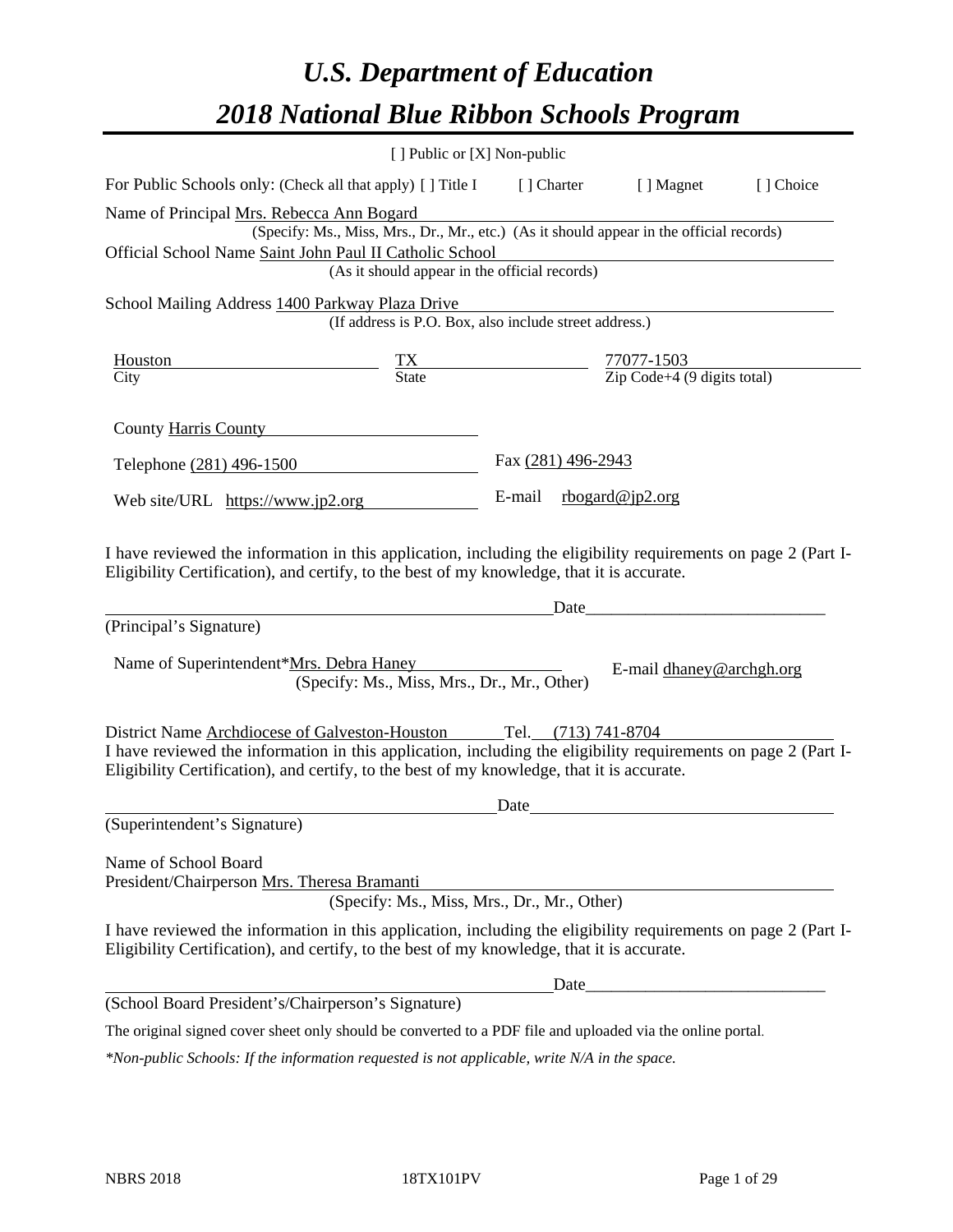- 1. The signatures on the first page of this application (cover page) certify that each of the statements below, concerning the school's eligibility and compliance with U.S. Department of Education and National Blue Ribbon Schools requirements, are true and correct. The school configuration includes one or more of grades K-12. (Schools on the same campus with one principal, even a K-12 school, must apply as an entire school.)
- 2. All nominated public schools must meet the state's performance targets in reading (or English language arts) and mathematics and other academic indicators (i.e., attendance rate and graduation rate), for the all students group and all subgroups, including having participation rates of at least 95 percent using the most recent accountability results available for nomination.
- 3. To meet final eligibility, all nominated public schools must be certified by states prior to September 2018 in order to meet all eligibility requirements. Any status appeals must be resolved at least two weeks before the awards ceremony for the school to receive the award.
- 4. If the school includes grades 7 or higher, the school must have foreign language as a part of its curriculum.
- 5. The school has been in existence for five full years, that is, from at least September 2012 and each tested grade must have been part of the school for the past three years.
- 6. The nominated school has not received the National Blue Ribbon Schools award in the past five years: 2013, 2014, 2015, 2016, or 2017.
- 7. The nominated school has no history of testing irregularities, nor have charges of irregularities been brought against the school at the time of nomination. The U.S. Department of Education reserves the right to disqualify a school's application and/or rescind a school's award if irregularities are later discovered and proven by the state.
- 8. The nominated school has not been identified by the state as "persistently dangerous" within the last two years.
- 9. The nominated school or district is not refusing Office of Civil Rights (OCR) access to information necessary to investigate a civil rights complaint or to conduct a district-wide compliance review.
- 10. The OCR has not issued a violation letter of findings to the school district concluding that the nominated school or the district as a whole has violated one or more of the civil rights statutes. A violation letter of findings will not be considered outstanding if OCR has accepted a corrective action plan from the district to remedy the violation.
- 11. The U.S. Department of Justice does not have a pending suit alleging that the nominated school or the school district as a whole has violated one or more of the civil rights statutes or the Constitution's equal protection clause.
- 12. There are no findings of violations of the Individuals with Disabilities Education Act in a U.S. Department of Education monitoring report that apply to the school or school district in question; or if there are such findings, the state or district has corrected, or agreed to correct, the findings.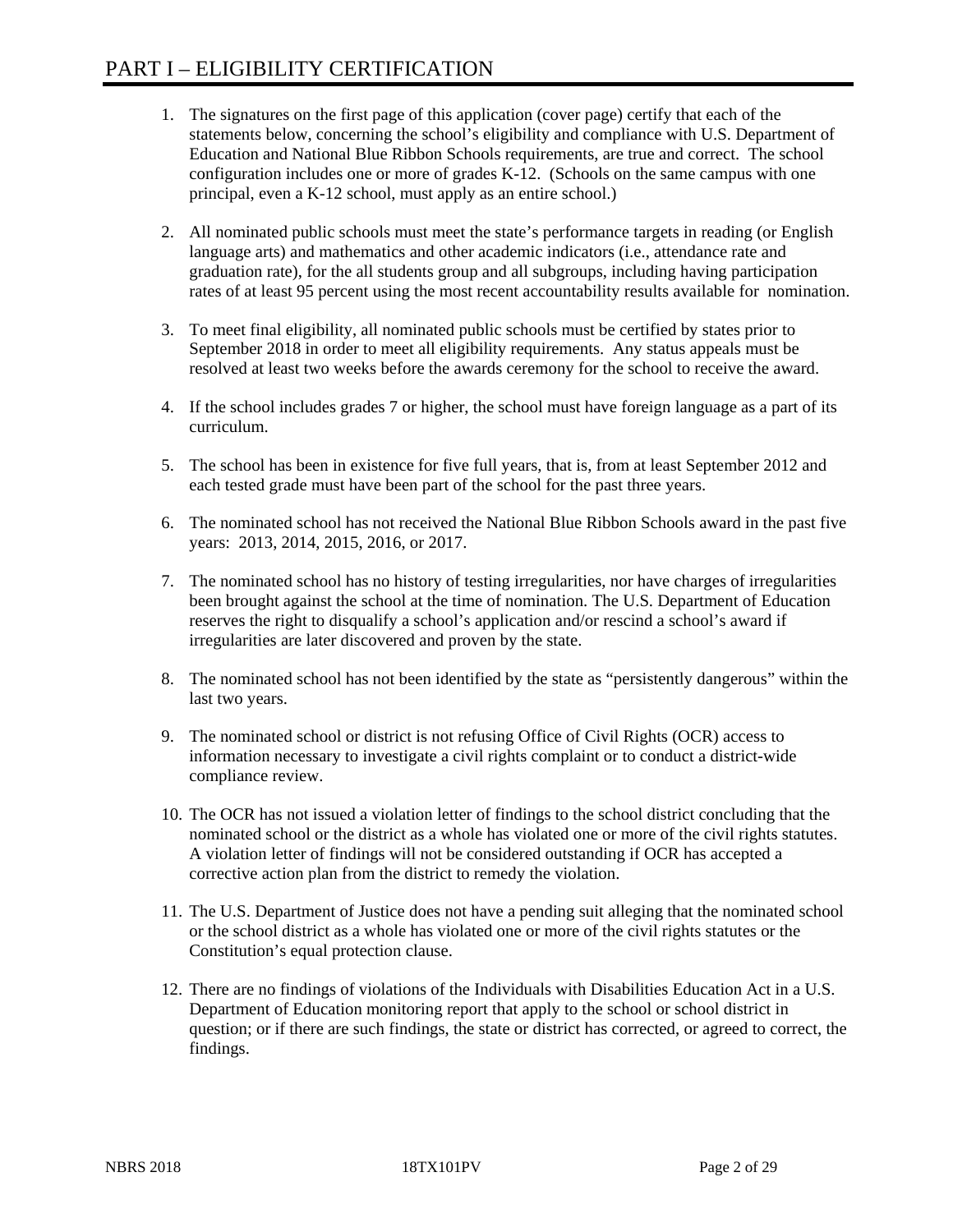# PART II - DEMOGRAPHIC DATA

### **Data should be provided for the most recent school year (2017-2018) unless otherwise stated.**

**DISTRICT** (Question 1 is not applicable to non-public schools)

| Τ. | Number of schools in the district<br>(per district designation): | 0 Elementary schools (includes K-8)<br>0 Middle/Junior high schools |
|----|------------------------------------------------------------------|---------------------------------------------------------------------|
|    |                                                                  | 0 High schools                                                      |
|    |                                                                  | $0 K-12$ schools                                                    |

0 TOTAL

**SCHOOL** (To be completed by all schools)

2. Category that best describes the area where the school is located:

[X] Urban or large central city [ ] Suburban

[ ] Rural or small city/town

3. Number of students as of October 1, 2017 enrolled at each grade level or its equivalent in applying school:

| Grade                           | # of           | # of Females | <b>Grade Total</b> |
|---------------------------------|----------------|--------------|--------------------|
|                                 | <b>Males</b>   |              |                    |
| <b>PreK</b>                     | 29             | 28           | 57                 |
| $\mathbf K$                     | 38             | 27           | 65                 |
| $\mathbf{1}$                    | 33             | 38           | 71                 |
| 2                               | 39             | 37           | 76                 |
| 3                               | 35             | 32           | 67                 |
| 4                               | 39             | 37           | 76                 |
| 5                               | 36             | 39           | 75                 |
| 6                               | 34             | 40           | 74                 |
| 7                               | 35             | 41           | 76                 |
| 8                               | 35             | 35           | 70                 |
| 9                               | $\overline{0}$ | $\theta$     | 0                  |
| 10                              | 0              | $\theta$     | 0                  |
| 11                              | 0              | $\theta$     | 0                  |
| 12 or higher                    | 0              | $\theta$     | 0                  |
| <b>Total</b><br><b>Students</b> | 353            | 354          | 707                |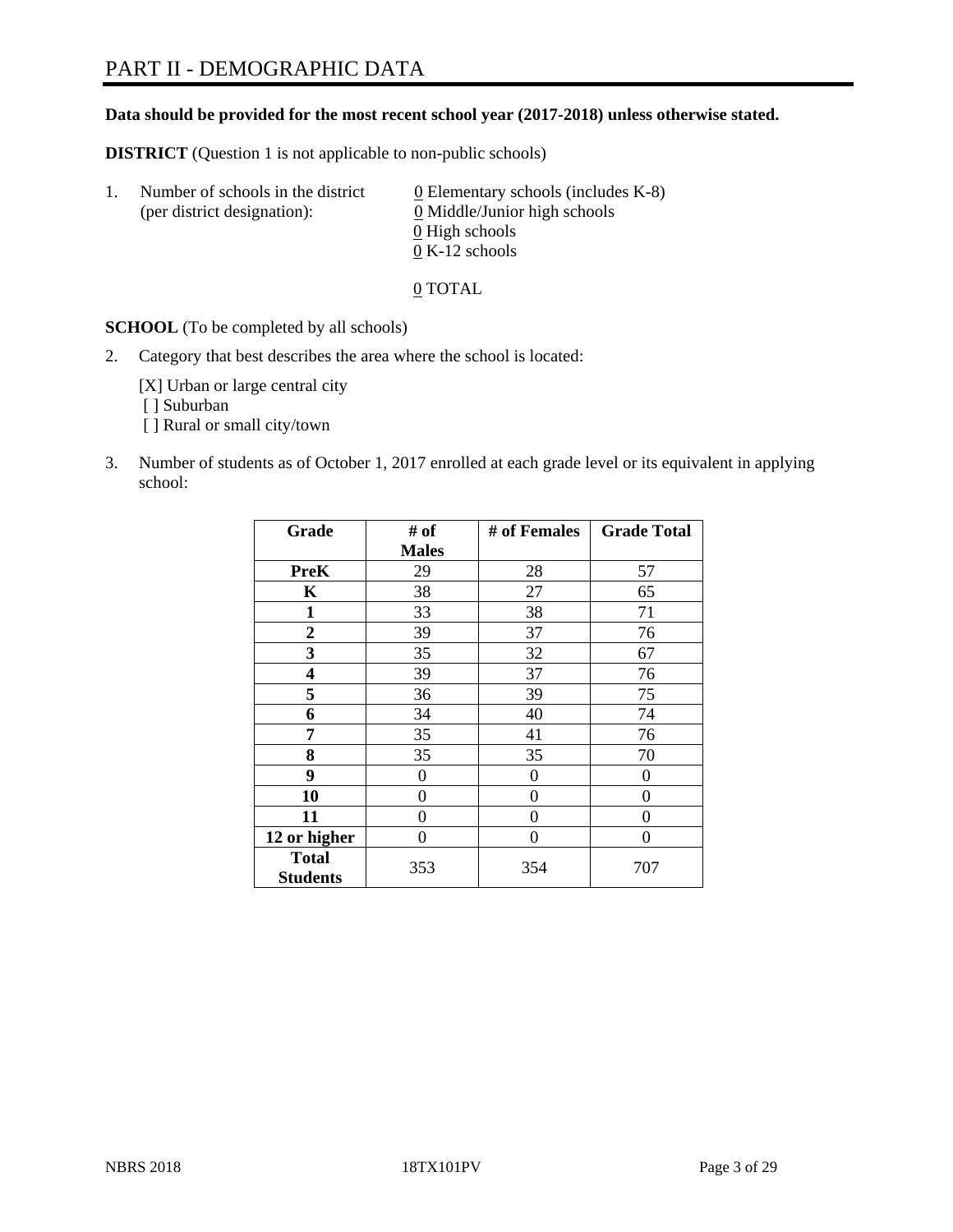the school: 11 % Asian

4. Racial/ethnic composition of  $\qquad 0\%$  American Indian or Alaska Native 3 % Black or African American 15 % Hispanic or Latino 0 % Native Hawaiian or Other Pacific Islander 59 % White 12 % Two or more races **100 % Total**

(Only these seven standard categories should be used to report the racial/ethnic composition of your school. The Final Guidance on Maintaining, Collecting, and Reporting Racial and Ethnic Data to the U.S. Department of Education published in the October 19, 2007 *Federal Register* provides definitions for each of the seven categories.)

5. Student turnover, or mobility rate, during the 2016 – 2017 school year: 1%

If the mobility rate is above 15%, please explain.

This rate should be calculated using the grid below. The answer to (6) is the mobility rate.

| <b>Steps For Determining Mobility Rate</b>         | Answer |
|----------------------------------------------------|--------|
| $(1)$ Number of students who transferred to        |        |
| the school after October 1, 2016 until the         | 4      |
| end of the 2016-2017 school year                   |        |
| (2) Number of students who transferred             |        |
| <i>from</i> the school after October 1, 2016 until | 5      |
| the end of the 2016-2017 school year               |        |
| (3) Total of all transferred students [sum of      | 9      |
| rows $(1)$ and $(2)$ ]                             |        |
| (4) Total number of students in the school as      |        |
| of October 1, 2016                                 | 704    |
| $(5)$ Total transferred students in row $(3)$      |        |
| divided by total students in row (4)               | 0.01   |
| $(6)$ Amount in row $(5)$ multiplied by 100        |        |

6. Specify each non-English language represented in the school (separate languages by commas): Spanish, Vietnamese, Mandarin, Chinese, French, Arabic

English Language Learners (ELL) in the school: 9 % 64 Total number ELL

7. Students eligible for free/reduced-priced meals: 10 %

Total number students who qualify: 68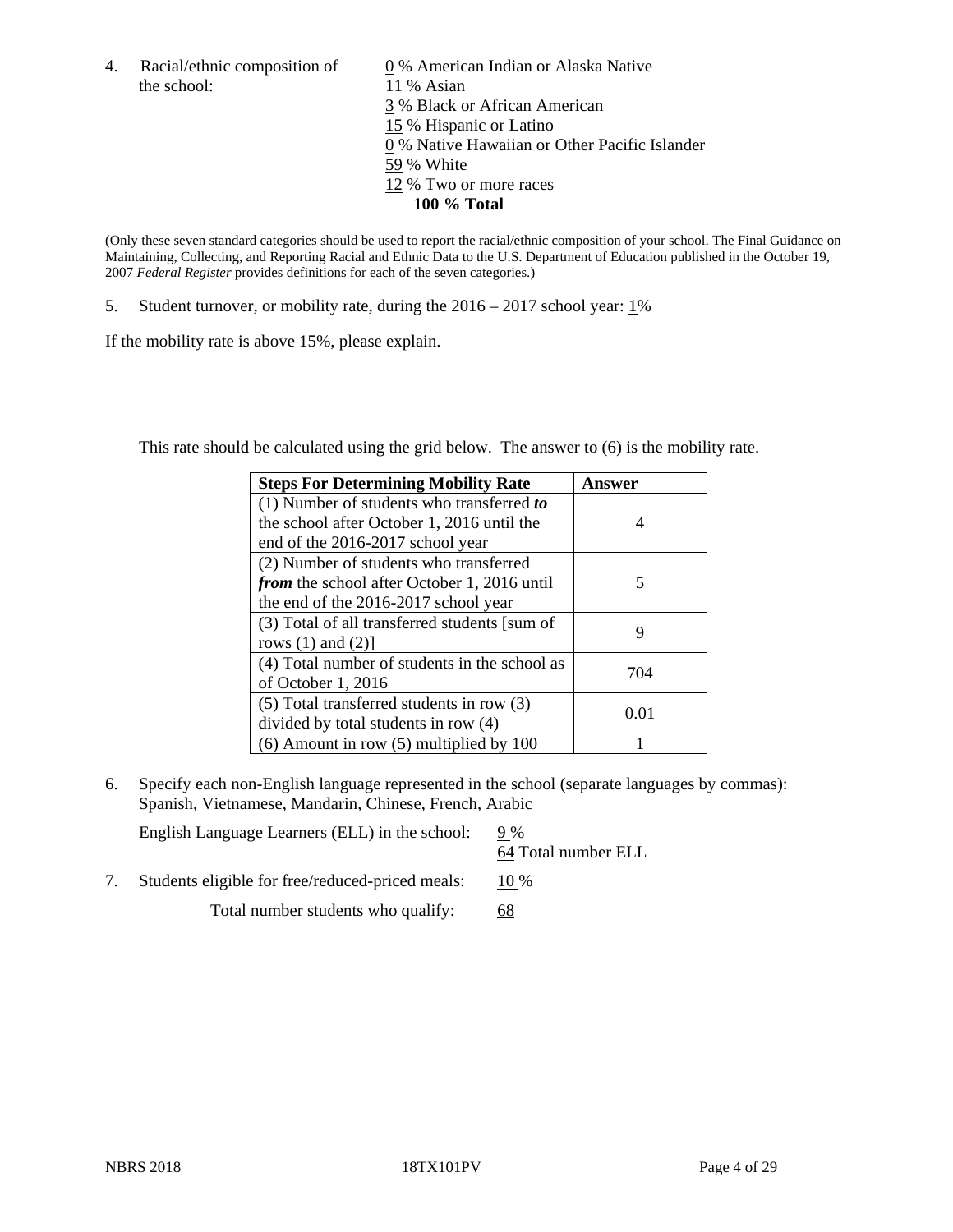62 Total number of students served

Indicate below the number of students with disabilities according to conditions designated in the Individuals with Disabilities Education Act. Do not add additional conditions. It is possible that students may be classified in more than one condition.

| 0 Autism                  | 28 Multiple Disabilities                              |
|---------------------------|-------------------------------------------------------|
| 0 Deafness                | 0 Orthopedic Impairment                               |
| 0 Deaf-Blindness          | 17 Other Health Impaired                              |
| 0 Developmentally Delayed | 12 Specific Learning Disability                       |
| 1 Emotional Disturbance   | 3 Speech or Language Impairment                       |
| 1 Hearing Impairment      | 0 Traumatic Brain Injury                              |
| 0 Intellectual Disability | $\underline{0}$ Visual Impairment Including Blindness |

- 9. Number of years the principal has been in her/his position at this school:  $1$
- 10. Use Full-Time Equivalents (FTEs), rounded to nearest whole numeral, to indicate the number of school staff in each of the categories below:

|                                                                                                                                                                                                                                | <b>Number of Staff</b> |
|--------------------------------------------------------------------------------------------------------------------------------------------------------------------------------------------------------------------------------|------------------------|
| Administrators                                                                                                                                                                                                                 | 3                      |
| Classroom teachers including those<br>teaching high school specialty<br>subjects, e.g., third grade teacher,                                                                                                                   | 30                     |
| history teacher, algebra teacher.                                                                                                                                                                                              |                        |
| Resource teachers/specialists/coaches<br>e.g., reading specialist, science coach,<br>special education teacher, technology<br>specialist, art teacher, etc.                                                                    | 13                     |
| Paraprofessionals under the<br>supervision of a professional<br>supporting single, group, or classroom<br>students.                                                                                                            | 11                     |
| Student support personnel<br>e.g., guidance counselors, behavior<br>interventionists, mental/physical<br>health service providers,<br>psychologists, family engagement<br>liaisons, career/college attainment<br>coaches, etc. | $\mathcal{D}$          |

11. Average student-classroom teacher ratio, that is, the number of students in the school divided by the FTE of classroom teachers, e.g.,  $22:1$  24:1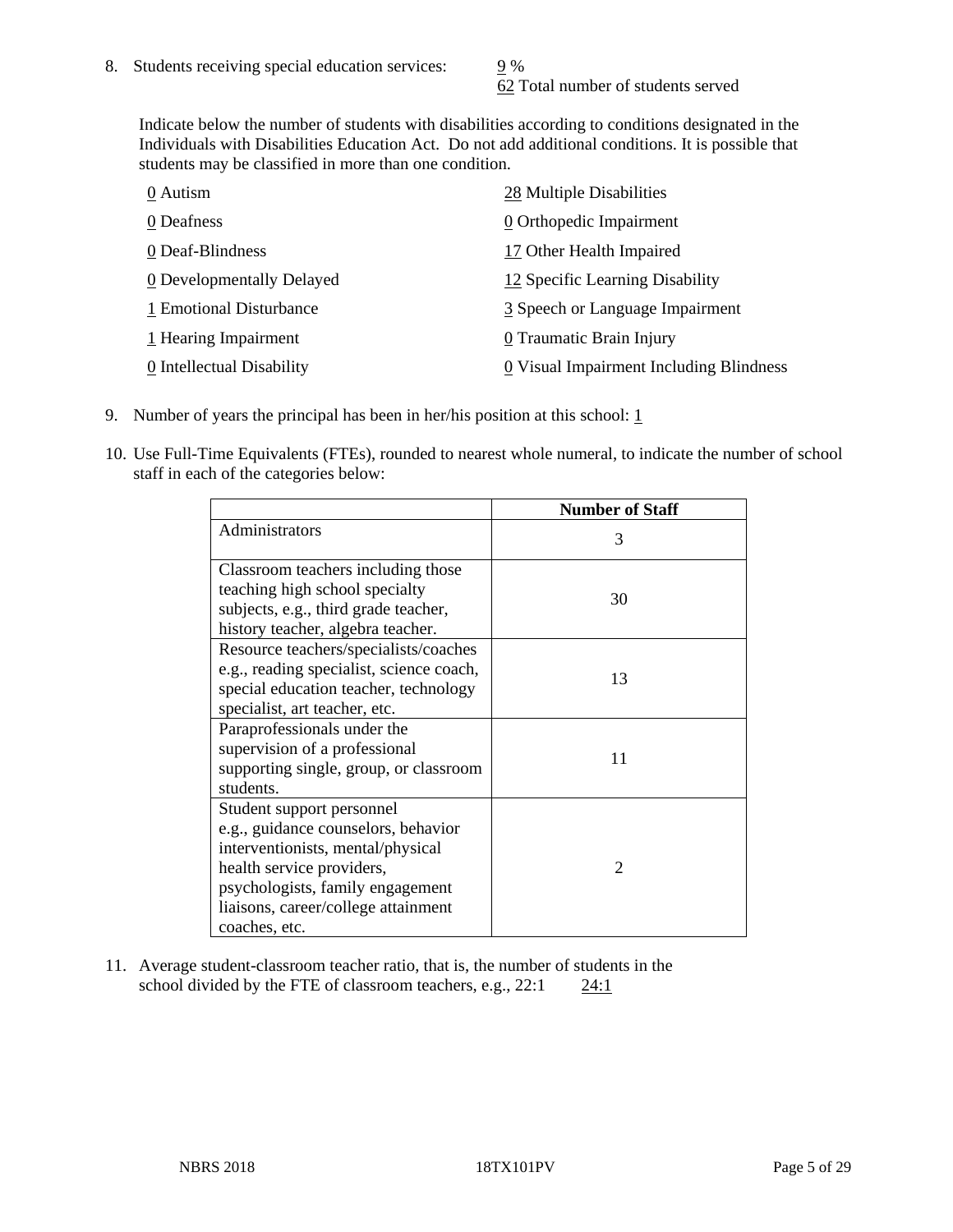12. Show daily student attendance rates. Only high schools need to supply yearly graduation rates.

| <b>Required Information</b> | 2016-2017 | $2015 - 2016$ | 2014-2015 | 2013-2012 | 2012-2013 |
|-----------------------------|-----------|---------------|-----------|-----------|-----------|
| Daily student attendance    | 97%       | 97%           | 97%       | ว7%       | 97%       |
| High school graduation rate | 0%        | 0%            | 0%        | 0%        | 0%        |

#### 13. **For high schools only, that is, schools ending in grade 12 or higher.**

Show percentages to indicate the post-secondary status of students who graduated in Spring 2017.

| <b>Post-Secondary Status</b>                  |    |
|-----------------------------------------------|----|
| Graduating class size                         |    |
| Enrolled in a 4-year college or university    | 7% |
| Enrolled in a community college               | 0% |
| Enrolled in career/technical training program | 0% |
| Found employment                              | 0% |
| Joined the military or other public service   | 0% |
| Other                                         |    |

14. Indicate whether your school has previously received a National Blue Ribbon Schools award. Yes X No

If yes, select the year in which your school received the award. 2008

15. In a couple of sentences, provide the school's mission or vision statement.

St. John Paul II prepares all students spiritually and academically to succeed in life and to do God's will.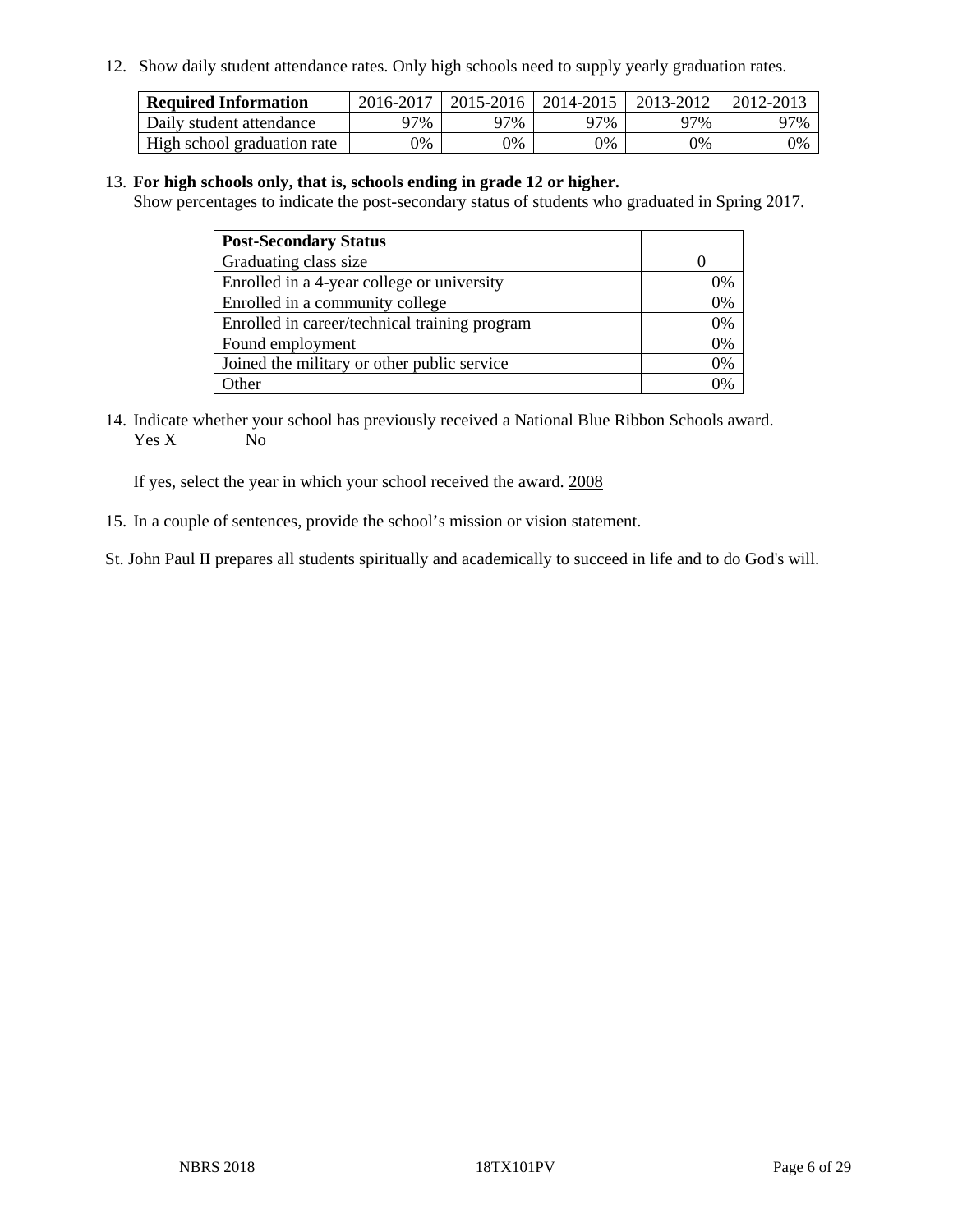# PART III – SUMMARY

St. John Paul II Catholic School (StJPII) is a private school in the Archdiocese of Galveston-Houston. StJPII is located in West Houston and serves a diverse population of students from various socioeconomic backgrounds. As an independent school, StJPII is self-sustaining and does not rely on financial support from parishes or the Archdiocese. Founded by laity, the school is a registered, non-profit corporation with a Board of Directors. StJPII opened in 1988 with 56 students in five temporary buildings. Today, enrollment exceeds 700 students in pre-kindergarten (PK)-8th grades with an 88,000 square foot facility, 78 faculty and staff, extracurricular activities, student resources, and exceptional fine arts, and athletics programs. StJPII is committed to academic excellence which balances tradition and innovation while focusing on Catholic values. StJPII is dually accredited by Texas Catholic Conference Bishops of Education Department, a division of the Texas Education Agency, and by AdvancED.

The mission of StJPII is to prepare all students spiritually and academically to succeed in life and to do God's will. The school's philosophy is to develop the whole child and empower students to discover their personal talents and passions. School leadership believes that tuition should remain affordable. Tuition rates have remained flat for the last five years, are among the lowest in the city, and the school also offers generous discounts for siblings, staff, and parents working for any Catholic organization in the Archdiocese. In order to maintain educational excellence, StJPII hires highly-qualified, dedicated faculty. The school offers competitive salaries in comparison to area public schools and for 28 consecutive years, StJPII teachers and staff have received pay increases and bonuses.

The principal's vision is to maintain the highest quality Catholic education while meeting the needs of each student. To fulfill this vision, the principal continually assesses all aspects of the school to ensure that the school continues to offer a challenging curriculum dedicated to student success that prepares all students for the rigors of high school and beyond. Over the years, many student support programs have been implemented, including: Study Skills for grades 1st-8th, National Junior Honor Society (NJHS) peer tutoring, Stretch pullout program for exceptional learners and struggling readers, a Summer Enrichment Program to strengthen reading and math skills, and a discipline approach utilizing the Love and Logic philosophy to develop respectful, responsible, and independent individuals. The administration also recognizes students who display model citizenship during a quarterly breakfast. The Principal strives to create an atmosphere where students, parents, and staff enjoy coming to school each day, resulting in a faculty and staff turnover rate of less than 3%, and a 1% student turnover rate.

StJPII is fortunate to have tremendous parent involvement to assist in fulfilling the mission of the school. Parents and community members generously volunteer time serving as ambassadors for new families, hosting the new family welcome breakfast, coaching elementary sports, planting the community garden, and facilitating student book clubs. The school receives financial support through various community-wide fundraisers, including: the Pumpkin Patch, Holiday on the Parkway, the Book Fair, and the Annual Fund. StJPII has numerous traditions that enrich the school community. The Saints Family Program groups students from each grade level into "families". Led by 8th graders, the students stay with the same family until graduation. They meet regularly to learn about their faith and commemorate special events. Other student traditions include: the kindergarten Saints Parade, Vocations Day, NJHS Induction Ceremony, the 7th/8th Grade Leadership Ceremony, and the Talent Show. Several annual events also unite the community, including: the 5K Run with the Saints, in honor of a student who fought brain cancer, the Crawfish Boil which includes alumni, Grandparents and Special Friends Day, and Fun in the Sun field day that involves over 100 parent volunteers. Perhaps the school's most outstanding traditions are those that focus on community service. Examples include: making prayer shawls, feeding the hungry with sandwiches made by PK students, the student council Coin Clash fundraiser, and adopting a family for Christmas by the staff.

In 1996 and again in 2008, StJPII was named a National Blue Ribbon School. Receiving this prestigious award twice in the school's short history has helped to establish an excellent reputation throughout Houston, maintain full enrollment, create pride among the community, and build relationships with area businesses. Since last receiving the award, the school facilities were expanded in 2011 to include a student center, full kitchen, stage, choir classroom, covered walkways, locker rooms, office space, a science lab, art room, and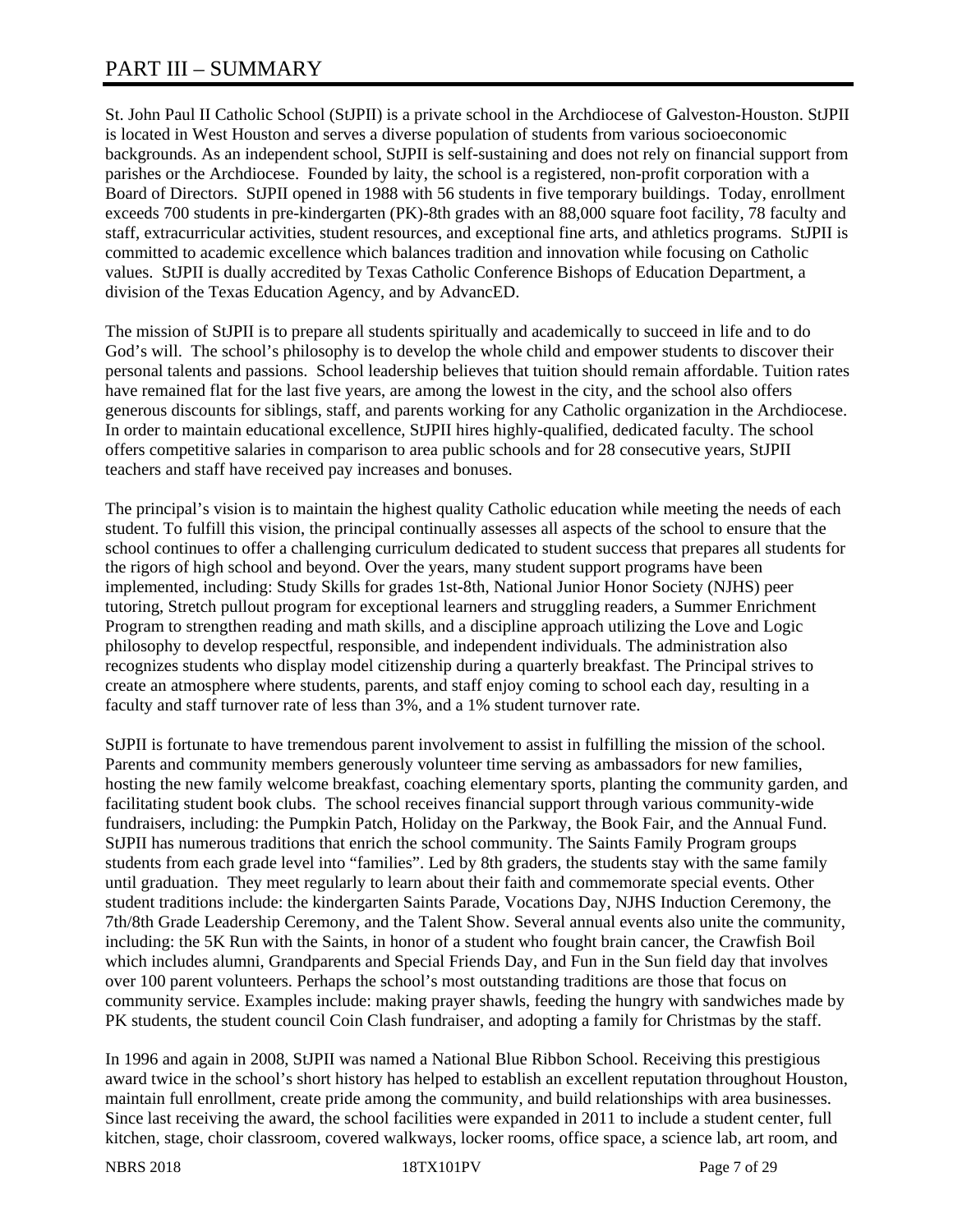chapel. All of these capital improvements have enabled StJPII to meet student needs for an exemplary, wellrounded education. StJPII's reputation also extends to the local private high schools. Traditionally, all graduates are accepted to the private high schools of their choice. On average, each graduating class consists of approximately 70 students receiving 17 academic scholarships.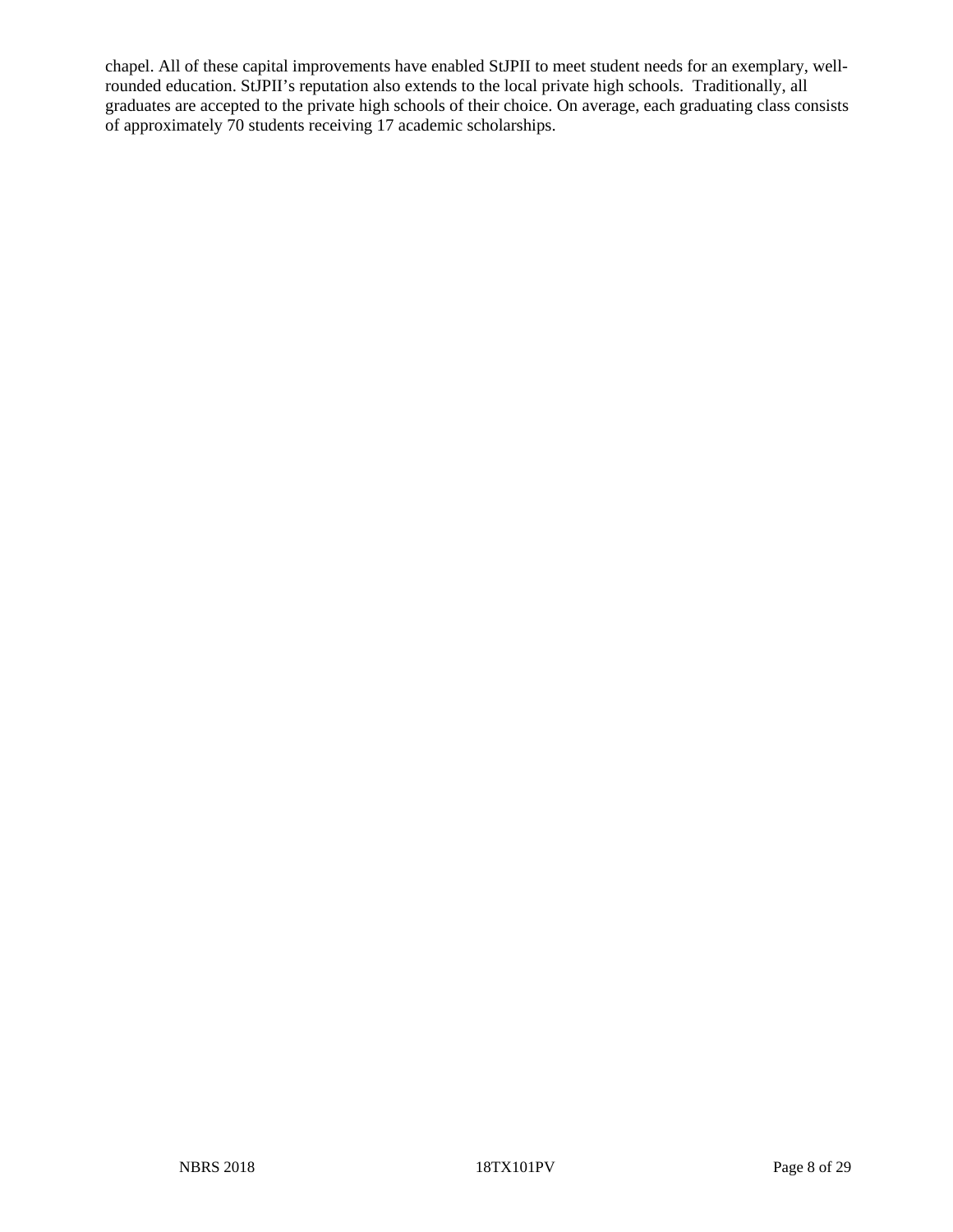# **1. Core Curriculum:**

St. John Paul II Catholic School (StJPII) offers a core curriculum that includes religion, reading/English language arts (ELA), mathematics, science, and social studies. Archdiocesan curriculum guides incorporate National standards and Texas Essential Knowledge and Skills (TEKS), which assist in guiding instruction for core content areas. Instructional resources are selected by referring to state approved lists that are reviewed by Professional Learning Committees (PLC), comprised of StJPII teachers, and are assessed based on technological features for both teachers and students, assessment and progress monitoring, differentiation, and overall quality of the curriculum. StJPII provides a rigorous curriculum that is aligned with academic standards of area Catholic high schools to ensure that students are qualified and prepared to continue as successful learners beyond the academic setting of StJPII. The school administers an entrance test to all 1st-8th prospective students applying to StJPII as well as a developmental assessment applicable to PK and Kindergarten students to assess learner readiness and preparedness for the academic environment and the individual needs of each child.

The fundamental task of the religion curriculum is to achieve the formation of disciples of Christ through promoting knowledge of faith at each level, teaching students to pray, and preparing them to be living witnesses of the Christian faith. Students attend religion class daily.

Teachers integrate prayer throughout the day including special intentions and all students participate in service projects to minister to others as well as weekly Mass. In grades 5 and 8, we administer the Assessment of Children Religious Education in order to determine outcomes of the curriculum and areas for further growth.

ELA and reading teachers utilize a variety of resources including textbooks, workbooks, and classic and contemporary literature to teach reading, vocabulary, and grammar. Instructional resources coupled with a Balanced Literacy approach to instruction help to grow and support a strong reading and writing foundation for all students. Additional tools include Scientific Spelling and Reading Readiness developed by Neuhaus Learning Center, which focus on a multisensory approach to learner-centered instruction in an effort to meet the various learning modalities of the students. Teachers create multiple opportunities within their weekly schedules to allow for activities such as independent reading, read-alouds with accountable talk, literature circles, partner reading, shared reading, and interactive reading. Moreover, all ELA classes visit the library weekly where students are taught library skills, study skills techniques, and immerse themselves in rich literature that spans the reading levels and interests of all children.

While focusing on National Standards, TEKS, and Archdiocesan objectives, mathematics teachers utilize various resources including Simple Solutions workbooks, which continually review and challenge students' math skills. STAR 360 software assessment, used quarterly in PK-3rd, assesses math skills and provides an in-depth progress overview for teachers and parents. Teachers use IXL math software to provide additional support for improving and practicing math skills as well as work together in a PLC to share best practices and participate in a book study. The PLC focuses annually on creating a goal derived from assessment data and uses a Padlet to share teaching strategies.

The science curriculum includes science kit materials for student labs, online labs, concept maps, instructional tools, and focuses on project-based and inquiry based learning through hands on activities and questioning. Two middle school science labs and the elementary science lab are well equipped to support hands on investigations and problem solving. Additionally, science curriculum goes beyond the traditional classroom setting and students along with teachers and parent volunteers work in the outdoor community garden/classroom where students plant seeds, learn to care for plants, and enjoy harvesting the crop. Throughout the science curriculum, teachers seek opportunities to integrate a S.T.R.E.A.M.(science, religion, technology, engineering, & math) approach and provide real world experiences to enhance learning.

Social studies teachers use a variety of project based lessons and experiential activities to enhance student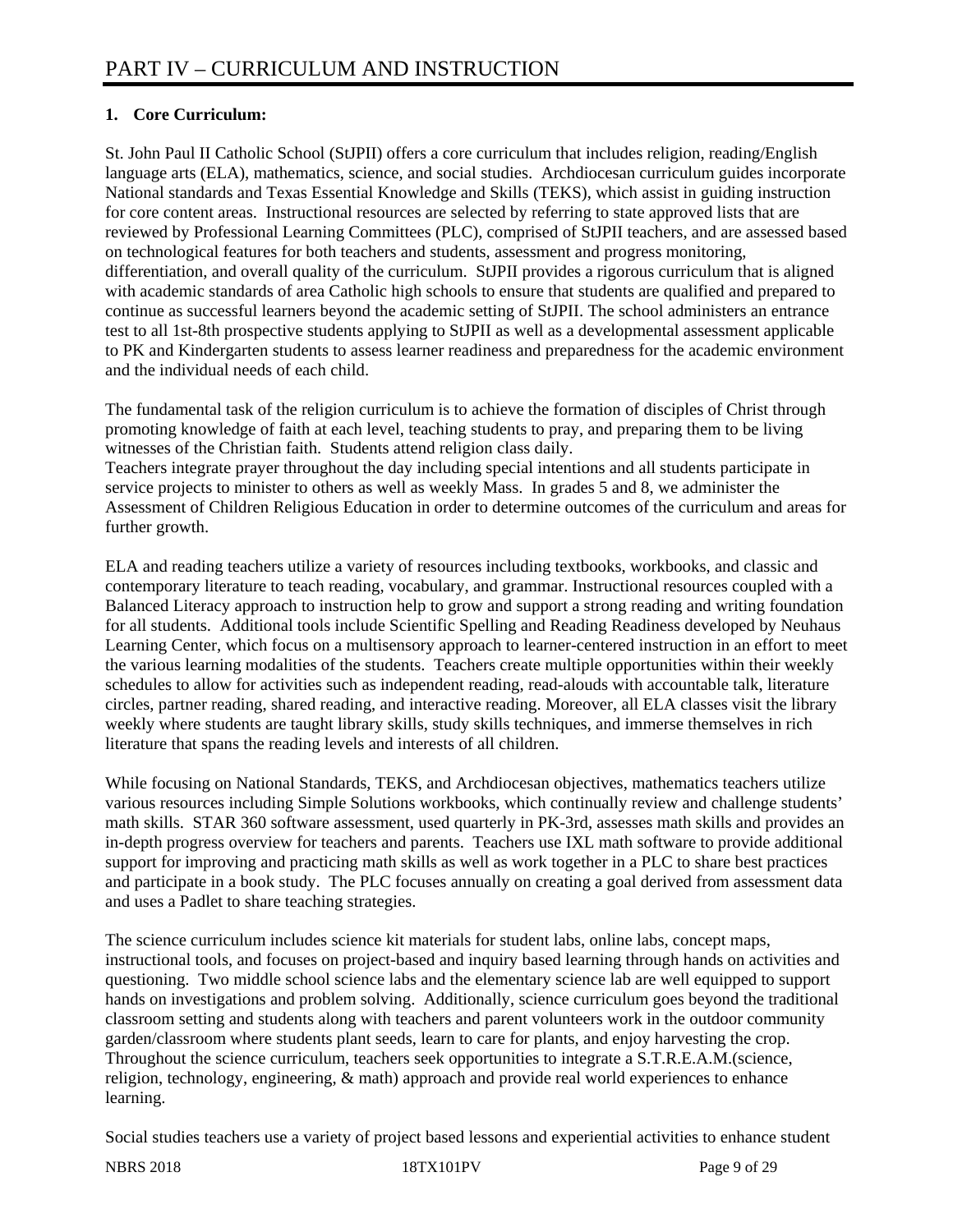learning and understanding of history by interviewing family members to create a family tree, and dressing up and giving presentations of their favorite historical figure through History Alive. Research and cause and effect skills are tools used to teach and develop the student's knowledge of history objectives. To maximize learning in the classroom, teachers use manipulatives, hands-on activities, and various technologies such as Google Classroom and interactive whiteboards, one-to-one devices in middle school, and iPads for individualized enrichment and differentiation in the elementary classrooms. Grade level field trips are aligned with educational goals and learning objectives and outcomes as students visit Washington D.C., Houston Arboretum and Nature Center, George Bush Library, and the Natural Science Museum.

StJPII offers a PK-4 program that is developmentally appropriate and engaging which fosters a love of learning at an early age. Teachers utilize Frog Street curriculum, which is a cross-curricular resource that provides a variety of activities focusing on reading, math, science, social studies, listening comprehension, phonics, vocabulary, and social development. As a comprehensive program, Frog Street also supports differentiated instruction through small group, guided practice, workstations, and S.T.R.E.A.M. lessons. StJPII PK students thrive in an environment that allows for purposeful play where they explore, discover, learn, and develop; yet, are challenged, and as a result grow spiritually, academically, socially, and emotionally. Through constructive learning and inquiry, our students enter Kindergarten as prepared, confident, and joyful learners.

### **2. Other Curriculum Areas:**

StJPII offers a variety of auxiliary and elective courses which helps develop the whole child. By offering an extensive extra-curricular program, students are able to explore and discover their personal talents and gifts, building self-confidence and keeping students engaged in school.

Students in PK-5th attend Spanish twice a week. Students learn vocabulary, prayers, songs, and the culture. Learning a foreign language develops analytical and academic skills. Serving a large Hispanic population, the school assessed a need to provide differentiation for the native speakers. The school introduced online resources to meet the varying levels of Spanish speaking students.

Students in 1st-5th attend music twice a week and learn to sing, develop acting skills, practice music theory, play the recorder, and study famous composers. Music helps to grow memorization skills along with reading and math skills when studying rhythm, theory, and music history.

Students in 1st-5th attend physical education (PE) three times a week. Grades 6th and 7th attend PE daily all year learning basic skills for various sports. Students in PK and kindergarten attend Music and Movement classes twice a week to develop motor and cognitive skills. PE facilitates the development of a healthy lifestyle while addressing the needs of kinesthetic learners.

Grades 1st-5th attend art weekly. Students learn skills such as clay, sculpting, weaving, and various drawing skills. Art impacts learning by building confidence, creativity, and keeping students engaged with hands-on activities.

In grades kindergarten-5th students attend computer classes weekly. Students learn to use computers, Microsoft Office software, keyboarding skills, and internet safety. Computer skills enhance education, prepare students for the real world, and actively engage students. Students in 6th grade attend one elective class daily. Students choose between band or the "wheel," participating in a different elective each quarter such as Spanish, art, computer, and choir. Typically 35-40 students select band as an elective and the wheel classes contain approximately 15 students.

NBRS 2018 18TX101PV Page 10 of 29 Students in 7th and 8th grade electives consists of Journalism I and II, Computer I and Advanced Computers, Advanced Band, Spanish I and II, Art I and Artisan, choir, and theatre arts. Grade seven has one elective daily and grade eight has two electives daily. Journalism serves approximately 13 students. Students create and design the yearbook, write articles for the website, and are official school photographers. The class produces broadcasts titled "Halo News," in which students interview individuals, take photos and videos of activities, and prepare the broadcasts. Computer I and Advanced Computer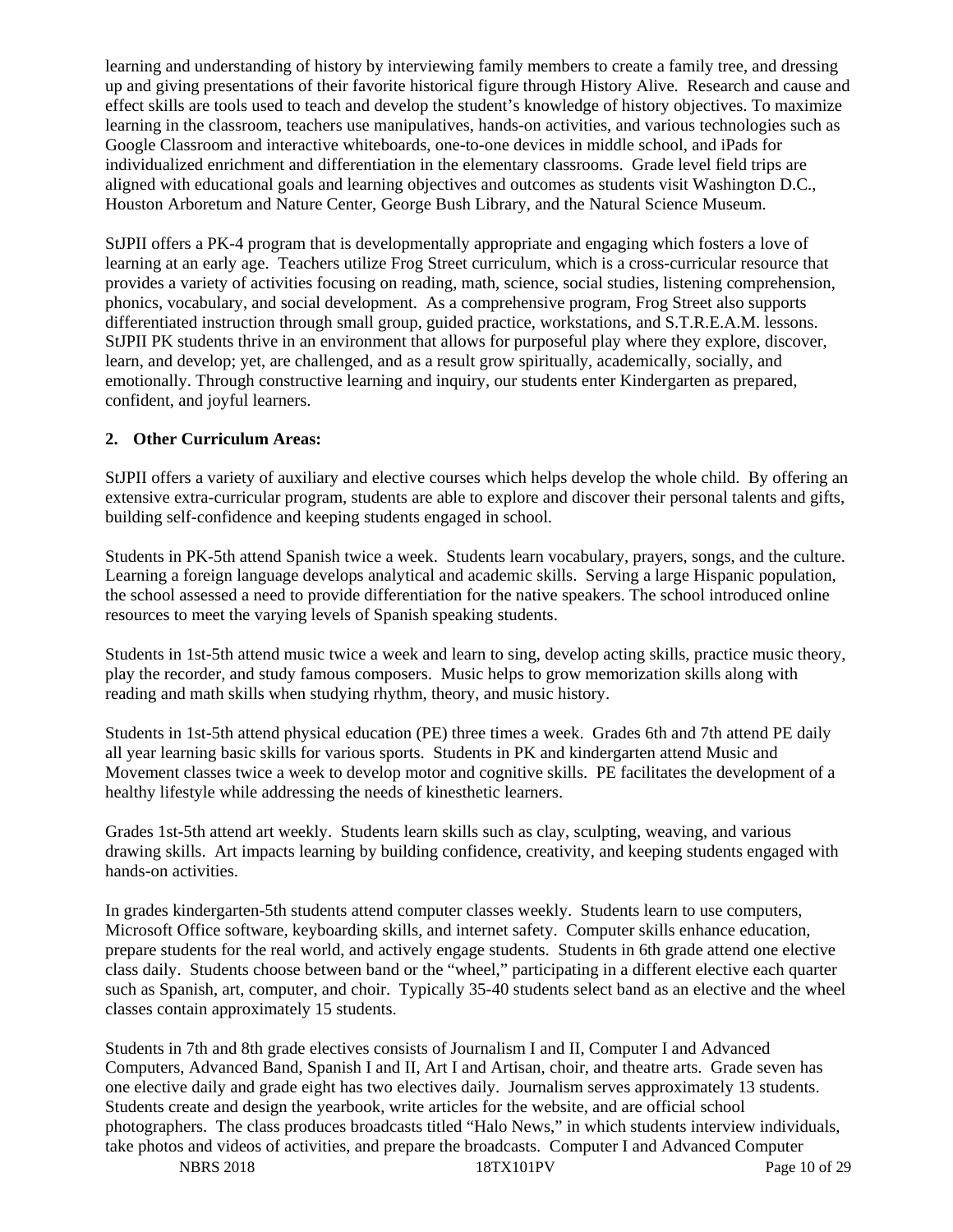classes average 20 students who learn within a Google Classroom environment. Coding, robotics, and keyboard awareness are integrated with digital citizenship to responsibly program and problem-solve. Students create products using layout, linking, design, and multi-media applications. Advanced Band for 7th and 8th graders averages 50 students. Students learn challenging music for competitions and performances throughout the school year and consistently are recognized with top honors. Spanish I and II classes have 15-25 students meeting 45 minutes daily. StJPII is in compliance with the National Blue Ribbon Schools Program requirements for foreign language. Students learn dialogue, advanced vocabulary, songs, and cultural traits through various instructional methods. Students in Spanish II read Spanish novels to further develop their fluency skills. Art I and Artisan classes have 20-24 students. Art I students learn various types of media and tool usage. Students learn art history, color theory/application, and mastery of design. Students in eighth grade Artisan develop craft based skills using a variety of techniques and handson activities. Students participate in competitions such as the Houston Rodeo Art Contest.

Chorale class averages 15-20 students, learning various music skills such as terminology, music styles, beat, rhythm, vocal exercises, posture, sight reading, understanding and applying music symbols, singing, and writing scales. Chorale participates in competitions and performances during the year, developing vocal skills, and providing entertainment for school events. Theatre arts class typically has 15 eighth grade students. Students learn the basics of speech and explore theatre and One Act plays. Study Skills techniques are taught to 1st-8th graders during weekly library visits. These skills are also incorporated into the regular curriculum. Students learn to read a textbook, take notes, take tests, write essays, organize binders and lockers, memorize information, and improve reading skills. These skills provide students with lifelong techniques that help to ensure student success at StJPII and beyond.

### **3. Instructional Methods, Interventions, and Assessments:**

As reflective practitioners, StJPII teachers collaboratively plan for instruction based on students' progress and understanding of concepts and objectives throughout the year. When working with students, teachers focus on the following: research, decide, teach, which serve as a model and a continual cycle of assessment to identify students' strengths and areas of growth.

Administrators and teachers partner together to review lesson plans and monitor quarterly curriculum maps to track academic progress and to ensure that all students are meeting or exceeding grade level expectations in all areas. Teachers utilize a variety of practices such as differentiated instruction, critical thinking skills based on Bloom's Taxonomy, direct instruction, lectures, note-taking, hands-on activities, modeling, integration of technology through iPads and one-to-one devices in middle school, Chromebook lab carts for elementary students, pair and share, elbow partners, written activities, projects, collaborative groups, center activities, apps and software, brainstorming, research methods, web-based instruction, and interactive lessons. Teachers are required to validate mastery of core objectives throughout the year.

Triangulating data using multiple forms of assessment is an important focus for administrators and teachers as a way to improve student and school performance. CogAt ability and IOWA achievement scores including Student Growth Percentiles are analyzed in 1st-8th to determine strengths and weaknesses based on variances between ability, growth, and achievement. Teachers receive the previous year's scores and current scores to analyze the data of individual students, individual classes, and across grade levels. Teachers continuously assess students informally and formally to provide instruction according to individual student needs. Ongoing assessment includes reading running records to assist in understanding the child as a reader and using the data coupled with anecdotal records and observation for small group and individualized instruction. Teachers write instructional goals for specific areas of focus. Scores are reviewed to create a balance of students reflecting a range of abilities and to determine additional support and enrichment needs.

STAR 360, an early literacy, reading and math benchmark software, is administered quarterly to all PK-3 students. Results are shared with teachers to examine class performance and individual student progress in literacy and math skills. This software provides additional practice activities and identifies instructional strategies to support student growth and improve concepts including measurement, problem solving, phonics, and comprehension. Based on test data, instruction and resources are adjusted to help students learn while keeping instruction congruent with curriculum requirements. Faculty and administration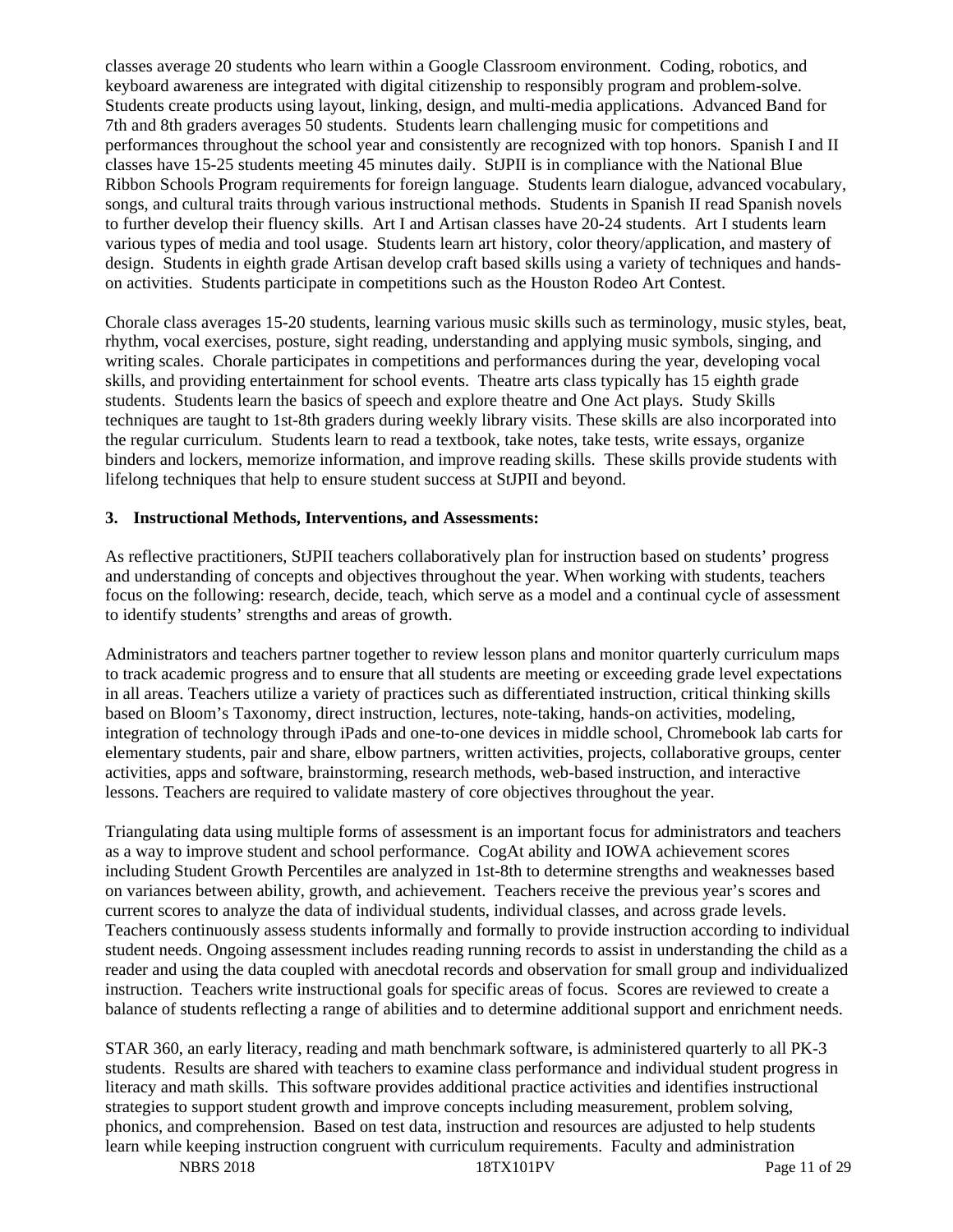collaborate to identify programs to support students' individual needs as well as enhance school goals. Students are placed into Stretch reading or invited into Stretch exceptional learners programs using tests results. The Stretch pullout program is available for students identified with a language-based disorder or needing additional support to develop reading fluency, comprehension, and decoding skills. Depending on the individual child, students may receive Stretch instruction 1-4 days a week by our Neuhaus certified instructors coupled with an accommodations plan. Students who exhibit exemplary intellectual capacity are pulled for enrichment and placed in the school's Exceptional Learners Stretch program which averages 60- 70 students that compete in robotics, globally network via Skype, attain agriculture certifications, and takeon team-based, problem solving projects based on results from multiple intelligence rating scales. The program also utilizes service learning opportunities to contribute to the community.

Students are recommended or required to attend StJPII's Summer Enrichment Program (SEP) based on yearly progress and end-of-year assessment data. SEP focuses on literacy and math skills, and incorporates study skills in 3rd-8th grade.

StJPII administers the Developmental Indicators for Assessment of Learners (DIAL) screening for students applying for PK and Kindergarten to determine school readiness. Brigance early childhood screening is given to students applying for 1st grade. Students applying for 2nd-8th take an abbreviated IOWA test. These assessment tools measure each child's individual ability, help determine appropriate grade level placement, ascertain the need for SEP, special programs, and/or additional educational support.

StJPII is committed to maintaining high levels of achievement, success, and continuous student growth for all students. Through collaboration, data analysis, and continued learning, teachers and staff strive to create an environment where all students will flourish.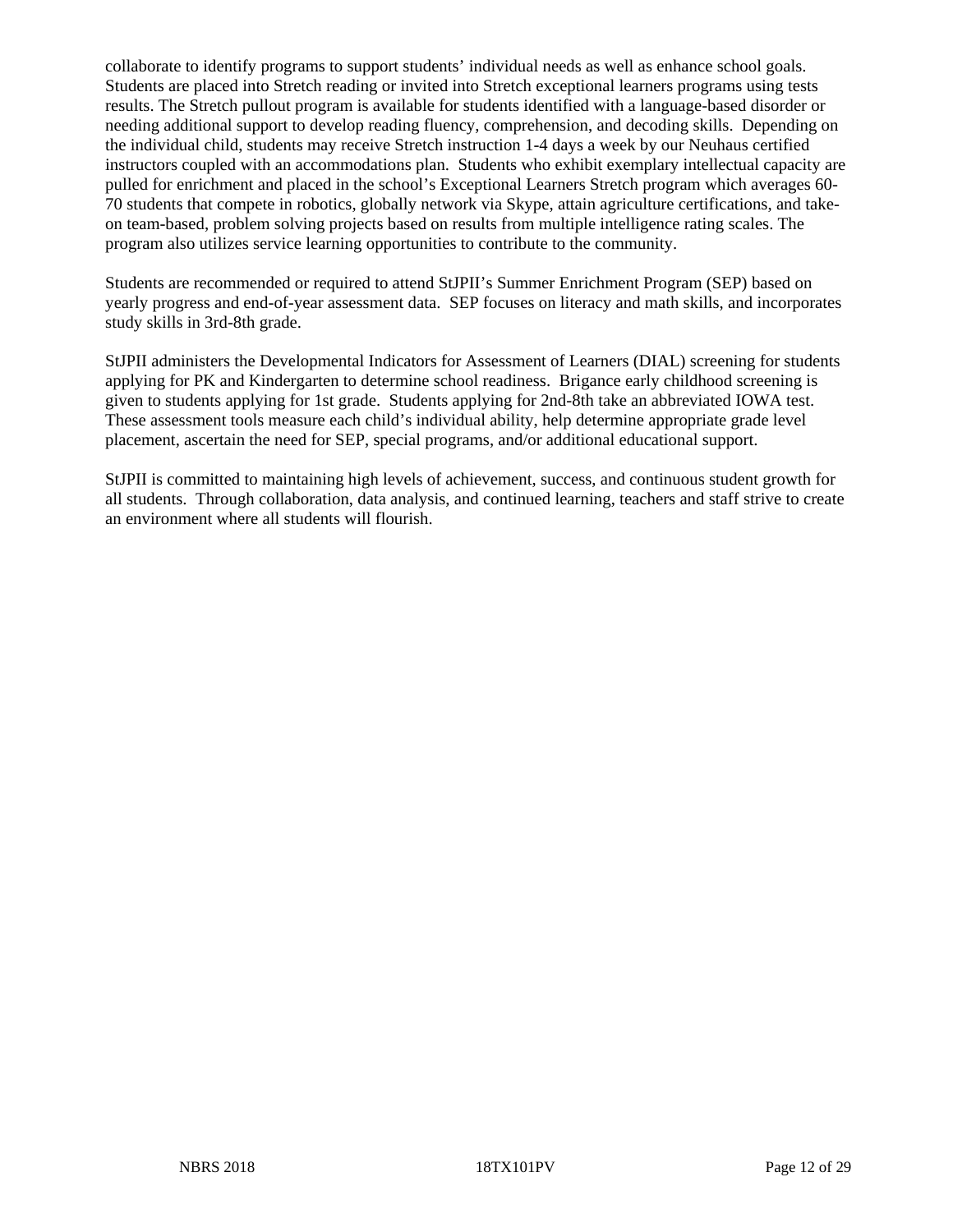### **1. School Climate/Culture:**

St. John Paul II Catholic School (StJPII) continues developing new programs that help students learn in their own unique ways. The school is continuously increasing funding for professional development and the growth of our Stretch program, which accommodates exceptional learners as well as those with learning differences.

StJPII provides a quality learning environment where students are encouraged to become self-directed learners and to discover and develop their personal gifts. Every classroom on campus has flexible learning spaces, which include non-traditional furniture to enhance students' individual learning experiences. Use of technology also helps to motivate and engage students with resources such as computer labs, one-to-one devices, and interactive whiteboards. Students are continually challenged to pursue academic excellence and to reach their highest individual potential.

StJPII goes beyond academics by educating the whole person. Through religious education, StJPII promotes a sense of positive self-worth, instills a love of neighbor, and a desire to serve others, and provides an environment that builds community. The school encourages students to consider moral responsibility and to make decisions grounded in faith when taking their places in society.

In promoting social growth, StJPII incorporates the Love and Logic philosophy and Boys Town Social Skills, which offers a positive and supportive environment for teaching, learning, and managing classroom behaviors. New staff members are trained in both programs during August in-service days and throughout the school year. Parents are encouraged to practice these same skills at home and are provided with workshops to help embrace and reinforce these skills.

The school employs counselors to service the emotional needs of the students. They are available for individual student concerns, small group sessions on social skills or guidance, assistance in a crisis, and faculty member support. After the events of Hurricane Harvey, counselors were instrumental in accounting for families, discerning their needs, and assisting in re-opening the school as a safe haven for students who were in a position to return.

The school provides an environment where teachers know they are valued and supported with open door policies, collaborative decision-making, and encouraged feedback. On average, faculty members receive 500 hours of professional development per year, and for 28 consecutive years faculty have received pay increases. The low turnover rate for faculty and staff members validates the quality school environment at StJPII.

### **2. Engaging Families and Community:**

StJPII strategically engages a variety of constituencies to ensure the success of the school. The Development Department is responsible for cultivating relationships with stakeholders, parents, religious community, corporations, alumni, past parents, and friends of the school. The school relies on the generosity of these groups to support the Annual Giving program which closes the gap between tuition and the costs of a quality Catholic education. The Annual Giving program is composed of an Annual Fund Drive and other fundraising events. Recently, the school has launched a campaign for an Endowment Fund. Building an endowment ensures StJPII continues to fulfill its mission for future generations.

The Department works in conjunction with administration, faculty, the athletic department, and the Board of Directors to create a welcoming and nurturing environment for the community at large. Development stewards major and loyal donors with an appreciation dinner held each spring and engages volunteers with an annual thank you event. The school works to balance fundraising events with community-building events so families not only feel invested, but valued in return.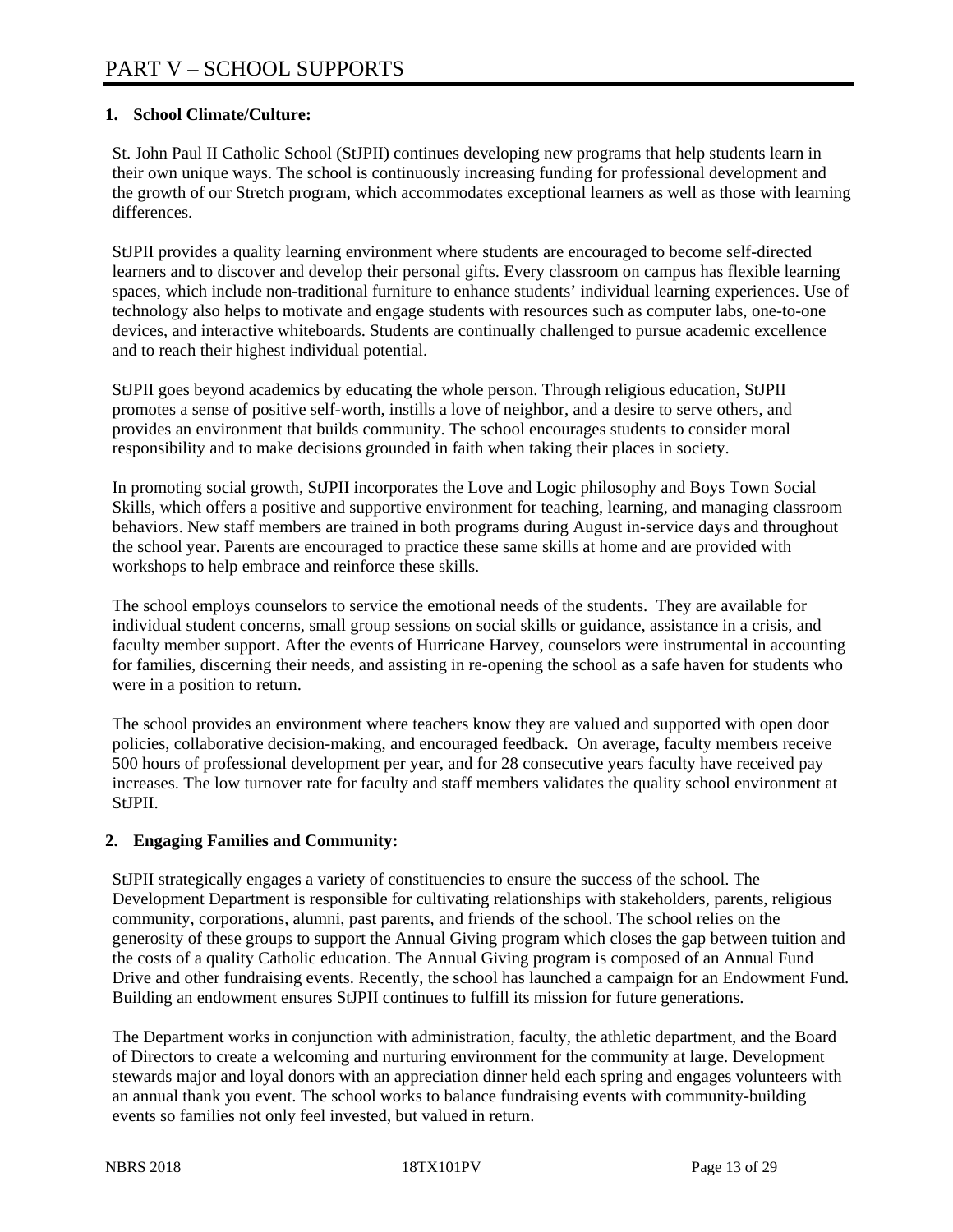The Board of Directors is instrumental in serving the needs of the community. The Board is made up of corporate, community, and religious leaders and the members serve as ambassadors and spokespersons for the school. Board members along with faculty and parents are involved in strategic planning through round table forums to generate goals and actions for continued improvement.

All parents are invited and encouraged to participate through the Parent/Teacher Organization (PTO). Opportunities for involvement include Fun in the Sun Day, athletic coaching, student book club, library aides, Art-a-la-Carte lessons, new Family Ambassadors and the Bread Basket Committee which provides meals for families in need. The PTO also enlists parents to prepare monthly lunches for the staff and for teacher appreciation days during the year.

Parents work in partnership with StJPII administration and staff to ensure student growth and success. Parents have access to their student's progress through the online Parent Portal. Teachers share classroom feedback and progress via Tuesday folders and a Saints weekly newsletter from the Principal is shared with all stakeholders. Parents receive progress reports and report cards quarterly and attend student led Parent/Teacher conferences twice a year. A Parent Night is held annually to discuss the school's overall progress and test scores. Counselors, administration, and teachers are available for additional parent conferences as concerns and needs arise.

### **3. Professional Development:**

Professional development is an essential component to providing a quality education at StJPII. Faculty and staff share a common philosophy of life-long learning and a Growth Mindset with ongoing professional development across all content areas throughout the year as a way to stay current in research-based best practice and the ability to meet the varying needs of all students. As a way to collaborate, share instructional practices, set goals, and vertically align the curriculum, teachers gather in Professional Learning Communities monthly.

Additionally, the administration creates a yearly professional development plan based on assessment data, student and instructional needs, strategic plan goals for the school, and feedback from teachers. The Board and administration budget \$150 per employee to allow faculty members and staff to attend professional development of their choosing. When teachers attend a workshop, the administration asks them to share what they learned at a monthly faculty meeting.

The administration also utilizes available Title funds for professional development, allowing teachers to attend national and local workshops aligned with Archdiocesan, state and national standards. Catapult manages Title funds for private schools in Houston ISD and requires each school to write professional development goals based on the educational needs of the school each year. Title funds have been utilized to support professional development through early childhood education, integrating technology, and differentiation to meet the varying needs of learners.

Teachers have attended project-based learning, executive functioning workshops, participated in a book study to enhance math instruction, robotics training, Google summit, gifted and talented conference, as well as other national conferences in order to meet the needs of various learners at StJPII. New staff orientation in August always consist of Love and Logic and Boystown Social Skills training. The administration also provides annual professional development specific to the needs of the teachers and students after review of campus goals for continued growth and improvement. The middle school teachers participate in technology training to support integration across the curriculum and the one-to-one Google Chromebook device program. At StJPII, all teachers are committed to faith formation in order to integrate our faith into the curriculum. StJPII is invested in professional development to maintain exceptional teachers that prepare all students to be successful and to do God's will.

### **4. School Leadership:**

StJPII is governed by the Board in an advisory capacity to the Principal. The Board maintains fiduciary responsibility typical of any corporate Board and provides leadership supporting the mission of the school.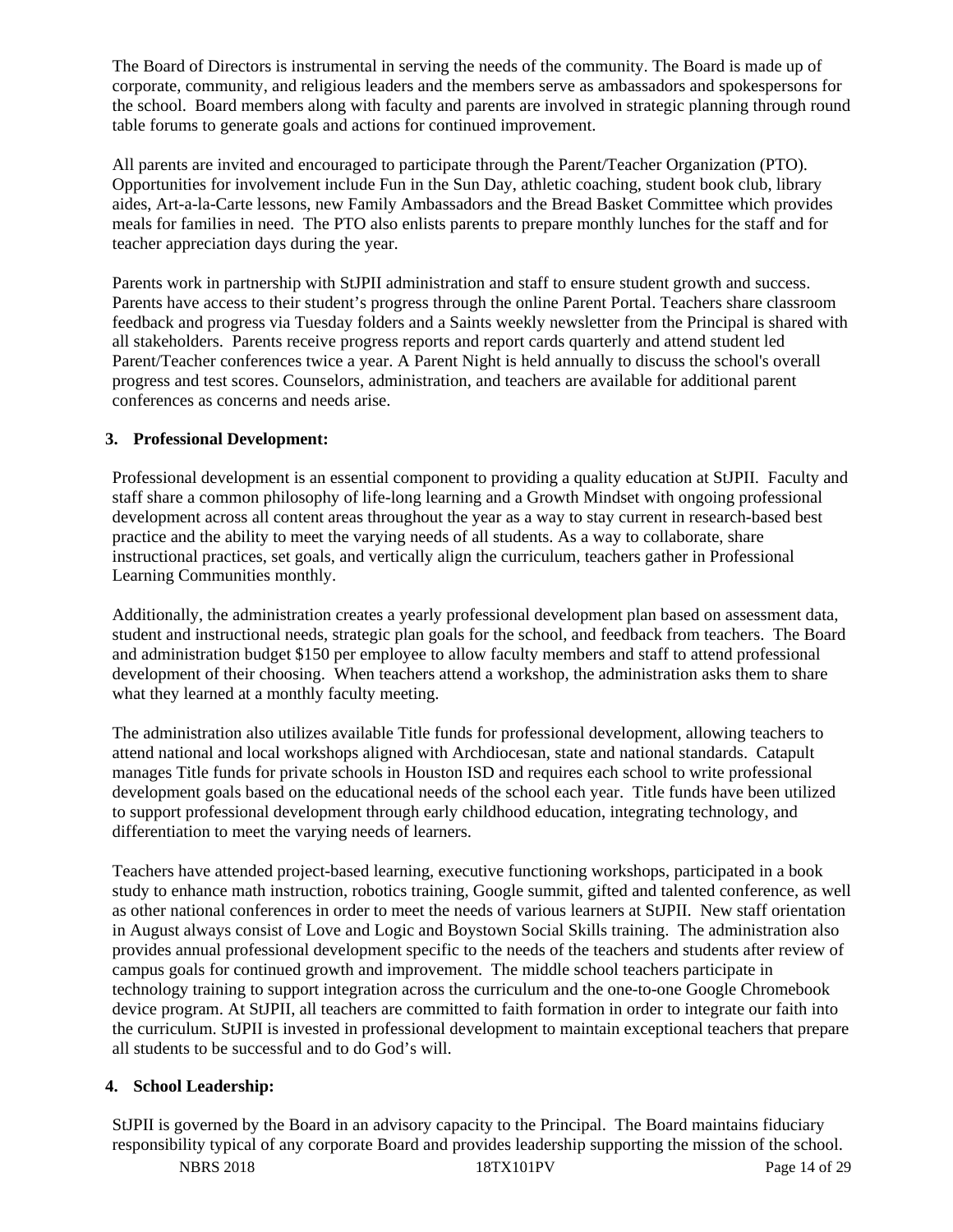The Board manages corporate matters, hires/reviews the Principal, determines policy, and engages in strategic planning.

Everything flows from the school's mission, starting with goals and objectives in the strategic plan. The Principal is responsible for managing the school, providing a quality faculty and staff; overseeing the education, extra-curricular activities, spiritual development, athletics, maintenance, development, business office, admissions, enrollment, communication, and support for teachers, staff, parents, students, and the community. The principal works with the Catholic School's Office to ensure Archdiocesan standards are met.

The Principal is supported by two assistant principals (AP's) in carrying out the mission. One AP oversees PK-3rd grade and the other oversees 4th-8th. Additional AP duties include master scheduling, ordering textbooks, school supplies, integrating technology, organizing new student testing, helping coordinate professional development, managing Title fund programs, and supervising and coaching teachers on curriculum planning, lesson design, instructional methods, and student assessment. The administrative team meets daily to collaborate in order to maintain efficiency and unity to carry out the school's mission.

During the budgeting process, the Board and administration focus on keeping tuition affordable, providing financial assistance, maintaining competitive salaries to hire and retain quality staff, while dedicating the majority of the budget to a strong academic program. StJPII strives for excellence by providing quality curriculum and educational programs that adhere to state standards, and a supportive administration to assist teachers with guiding students to their true potential. The administration and staff continually strive to assess and enhance instructional programs and processes.

In recent years, the administrative team implemented various programs to address the needs of students such as: the Summer Enrichment Program to focus on reading and math development, a nine week Study Skills course for new and struggling middle school students, the Stretch program serving students who need additional literacy support and exceptional learners through individual enrichment opportunities, and the National Junior Honor Society (NJHS) peer tutoring program . In an effort to develop the whole child and the talents of the students, StJPII added football, cheerleading, dance, lacrosse, Challenge and Conquest clubs to our extra-curricular program. The school aspires to meet the needs of students academically, socially, and spiritually for success while at StJPII and beyond.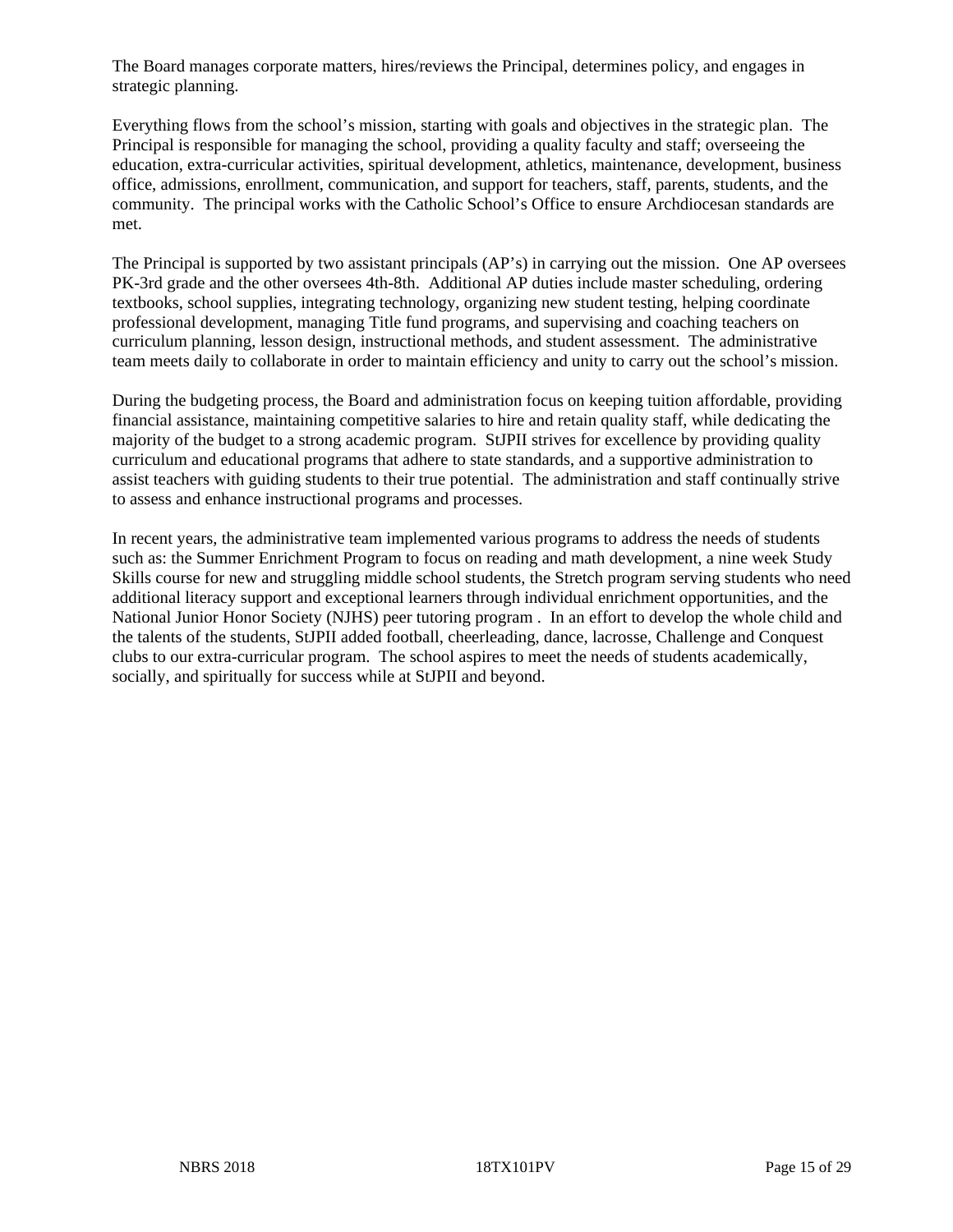# PART VI – STRATEGIES FOR ACADEMIC SUCCESS

Belongingness, connectedness, community and family are just a few words that students, staff, alumni and parents use to describe the heart and soul of StJPII. It is this resounding theme that unites the school and creates a strong foundation for each individual student. For those reasons, StJPII continues to focus on the social-emotional development of students in partnership with the parents as a way to help children grow, learn, flourish, and achieve.

Over the years, faculty and staff have made a commitment to invest in StJPII students allowing them a voice and creating an environment where students feel safe, cared for, and free to take risks. Guided by faith, StJPII teachers are compassionate about each child's growth as a whole student. The teachers thoughtfully build relationships with the children, while appreciating and helping them to develop their individual talents and learning styles.

It is the school's shared philosophy that every child is unique and should be taught as so in an effort to grow them to their full potential. Therefore, faculty and staff focus on integrating Study Skills, Love and Logic, and Boys Town Social Skills across the curriculum starting at a very young age in an effort to develop the whole child.

At each grade level, the teachers and staff strive to nurture independence gradually releasing responsibility all while walking along side to provide necessary support, so each student achieves set goals. Teachers and support staff serve as mentors to the students and provide encouragement and feedback that allows students to know that StJPII has confidence and faith in them to accomplish great things. It is imperative that the school set high expectations and continue to follow core values to maintain peaceful, positive and effective classrooms. As a result, students benefit from maximal learning experiences that develop and hone each students' ability to communicate effectively, empathize with others, and problem-solve.

Utilizing the Love and Logic approach coupled with Boys Town Skills, StJPII continues to focus on growing young men and women who are leaders in the community with the ability to think critically, accept responsibility, persevere through challenges, and collaborate with and serve others. As a result of this multidimensional approach, students grow in a supportive atmosphere where they feel confident to reach their full potential remaining life-long learners of grace and integrity.

Parents along with the whole StJPII community embrace the values set forth at StJPII through partnering with teachers and support staff by reinforcing skills at home and within the community at large. StJPII takes pride in serving as an integral role in the social emotional development for each child to grow academically and spiritually to succeed in life and to do God's will.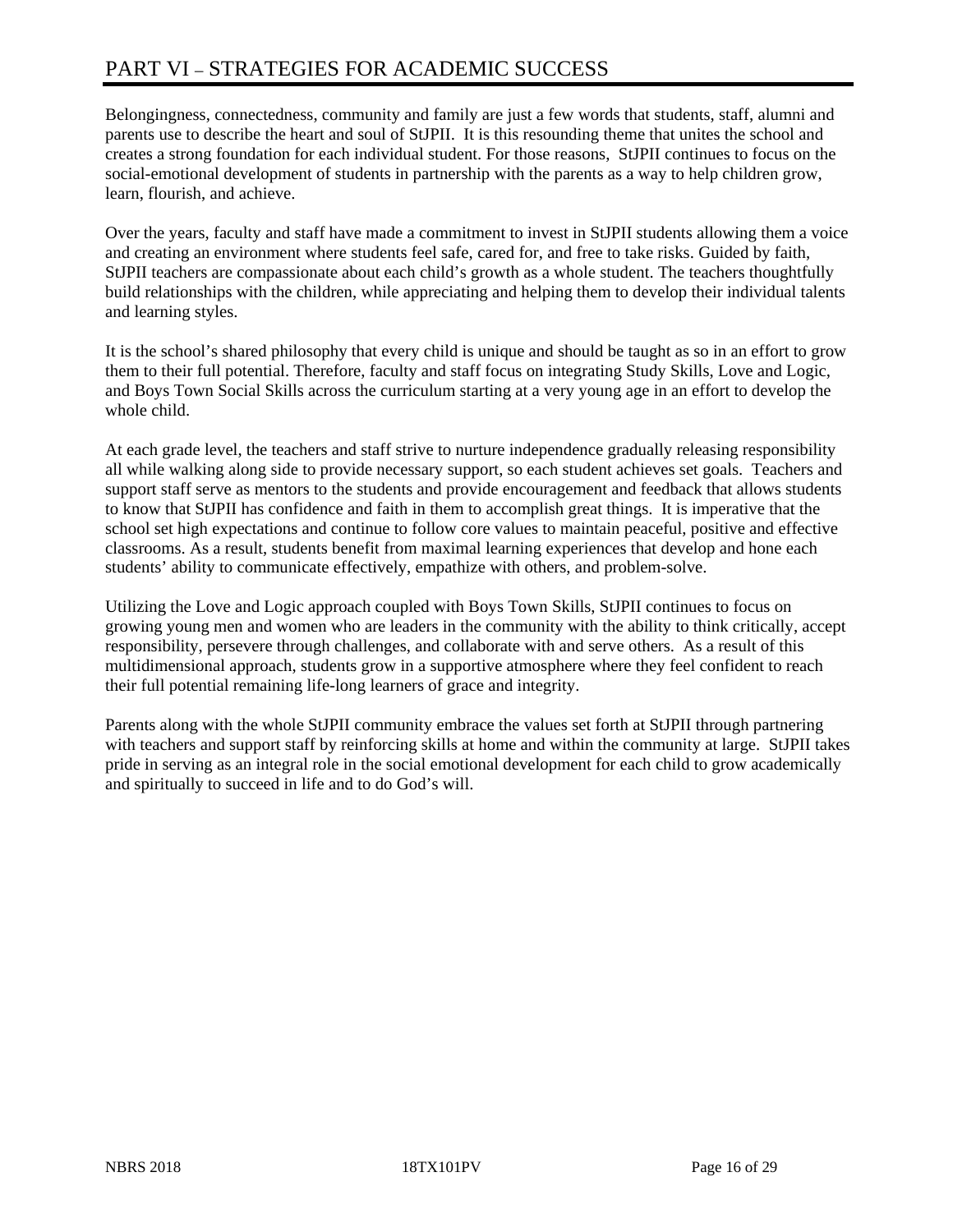# PART VII – NON-PUBLIC SCHOOL INFORMATION

1. Non-public school association(s): Catholic

Identify the religious or independent associations, if any, to which the school belongs. Select the primary association first.

| 2. | Does the school have nonprofit, tax-exempt $(501(c)(3))$ status?                                       | Yes X  | No. |
|----|--------------------------------------------------------------------------------------------------------|--------|-----|
| 3. | What is the educational cost per student?<br>(School budget divided by enrollment)                     | \$8275 |     |
| 4. | What is the average financial aid per student?                                                         | \$3125 |     |
| 5. | What percentage of the annual budget is devoted to<br>scholarship assistance and/or tuition reduction? | 10%    |     |
| 6. | What percentage of the student body receives<br>scholarship assistance, including tuition reduction?   | 11%    |     |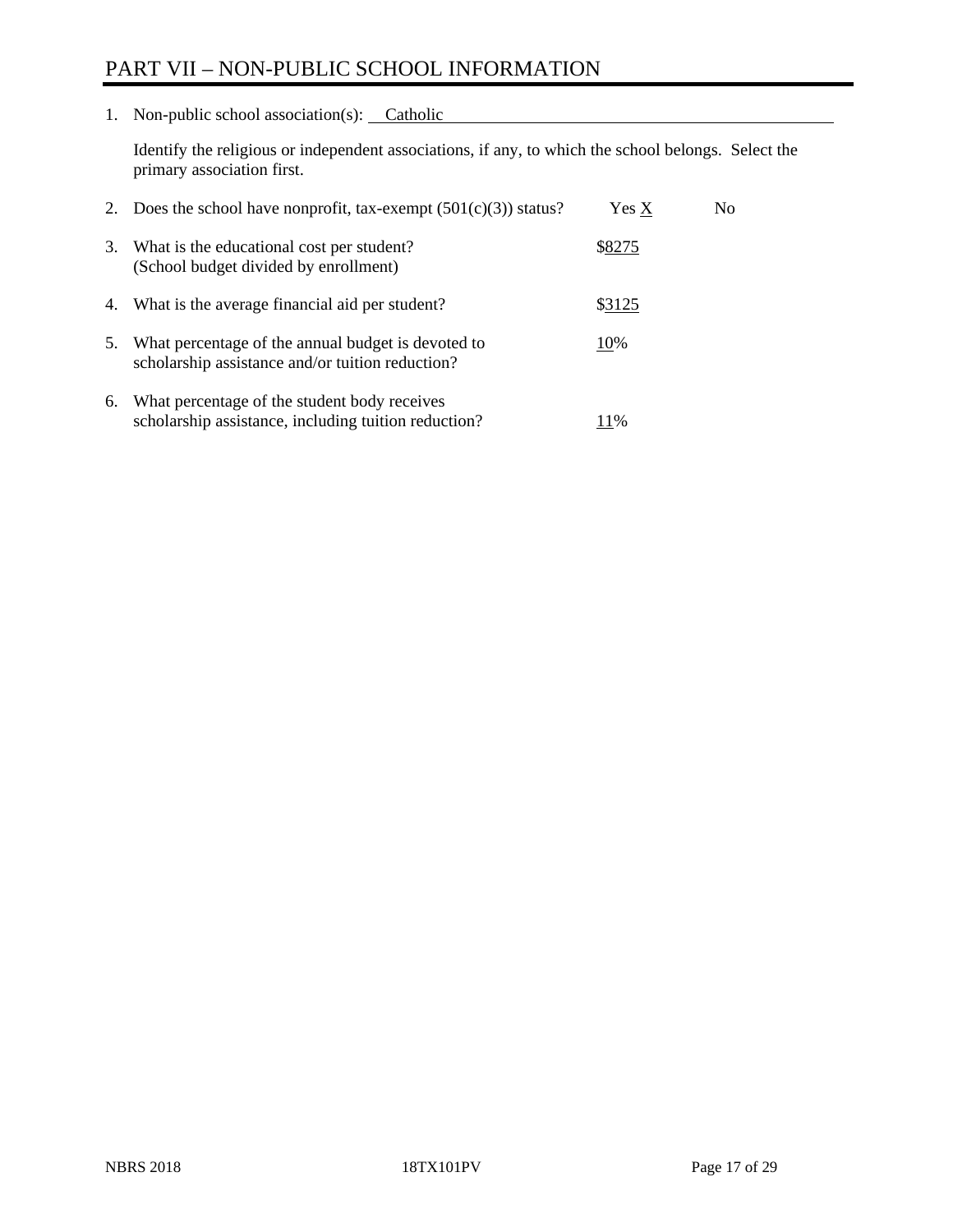# PART VIII – ASSESSMENT RESULTS FOR NORM-REFERENCED TESTS

### **REFERENCED BY NATIONAL NORMS**

| <b>Subject:</b> Math                  | <b>Test:</b> IOWA Assessments           | Grade:                                        |
|---------------------------------------|-----------------------------------------|-----------------------------------------------|
| <b>Edition/Publication Year: 2012</b> | Form E<br>Publisher: HMH -<br>Riverside | Scores are reported here<br>as: Scaled scores |
| School Year                           | 2016-2017                               |                                               |

| School Year                                | 2016-2017        |
|--------------------------------------------|------------------|
| Testing month                              | Mar              |
| <b>SCHOOL SCORES</b>                       |                  |
| <b>Average Score</b>                       | 204              |
| Number of students tested                  | 75               |
| Percent of total students tested           | 100              |
| Number of students alternatively assessed  | $\theta$         |
| Percent of students alternatively assessed | $\boldsymbol{0}$ |
| <b>SUBGROUP SCORES</b>                     |                  |
| 1. Asian                                   |                  |
| <b>Average Score</b>                       | 207              |
| Number of students tested                  | 11               |
| 2. Hispanic or Latino                      |                  |
| <b>Average Score</b>                       | 205              |
| Number of students tested                  | 16               |
| 3. Two or More Races - Other               |                  |
| <b>Average Score</b>                       | 203              |
| Number of students tested                  | 12               |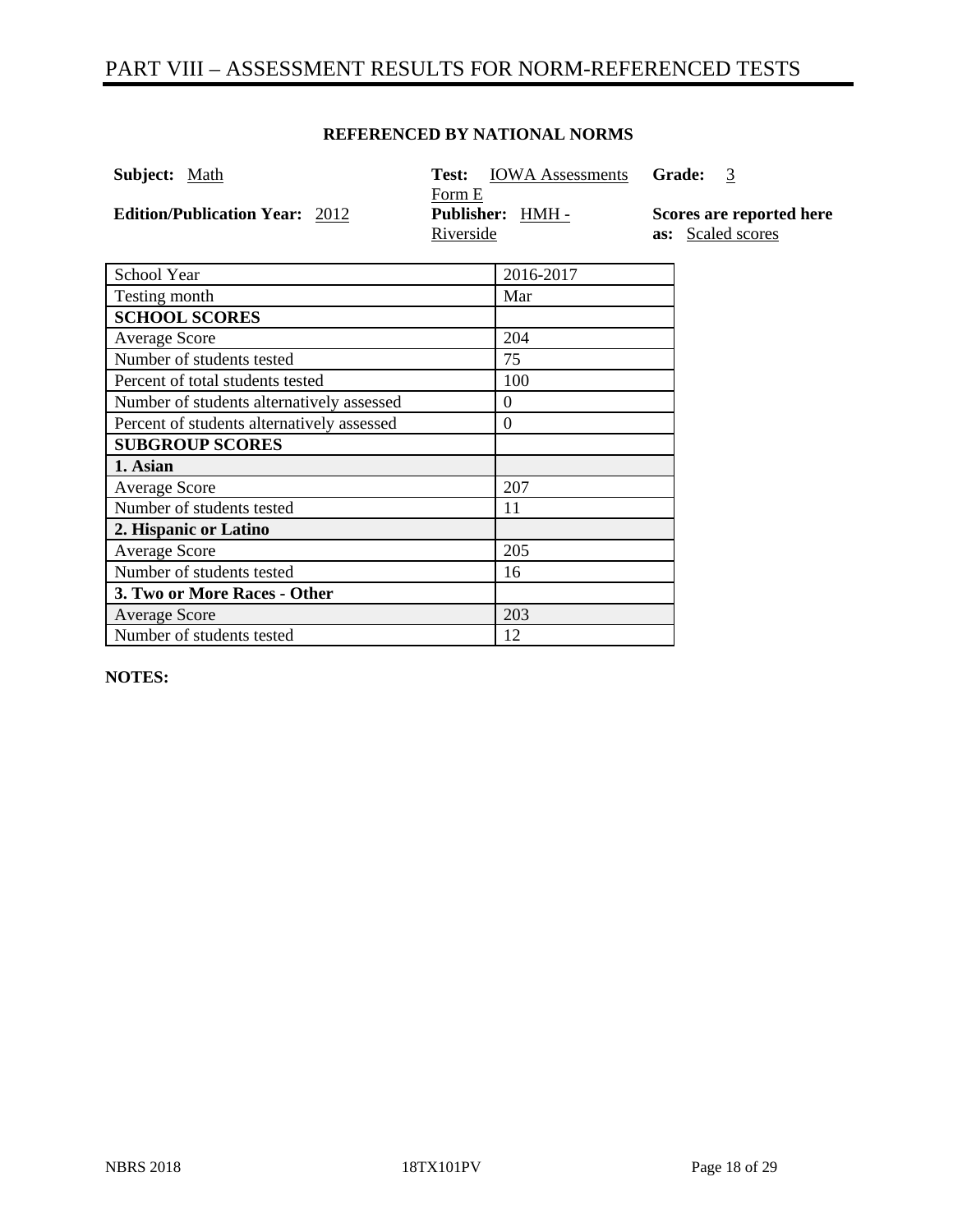| Subject: Math                         | Test:<br><b>IOWA</b> Assessments | Grade:                   |
|---------------------------------------|----------------------------------|--------------------------|
|                                       | Form E                           |                          |
| <b>Edition/Publication Year: 2012</b> | <b>Publisher:</b> HMH -          | Scores are reported here |
|                                       | Riverside                        | <b>as:</b> Scaled scores |

| School Year                                | 2016-2017 |
|--------------------------------------------|-----------|
| Testing month                              | Mar       |
| <b>SCHOOL SCORES</b>                       |           |
| <b>Average Score</b>                       | 223       |
| Number of students tested                  | 75        |
| Percent of total students tested           | 100       |
| Number of students alternatively assessed  | 0         |
| Percent of students alternatively assessed | 0         |
| <b>SUBGROUP SCORES</b>                     |           |
| 1. Hispanic or Latino                      |           |
| <b>Average Score</b>                       | 225       |
| Number of students tested                  | 19        |
| 2. Other 2                                 |           |
| <b>Average Score</b>                       |           |
| Number of students tested                  |           |
| 3. Other 3                                 |           |
| <b>Average Score</b>                       |           |
| Number of students tested                  |           |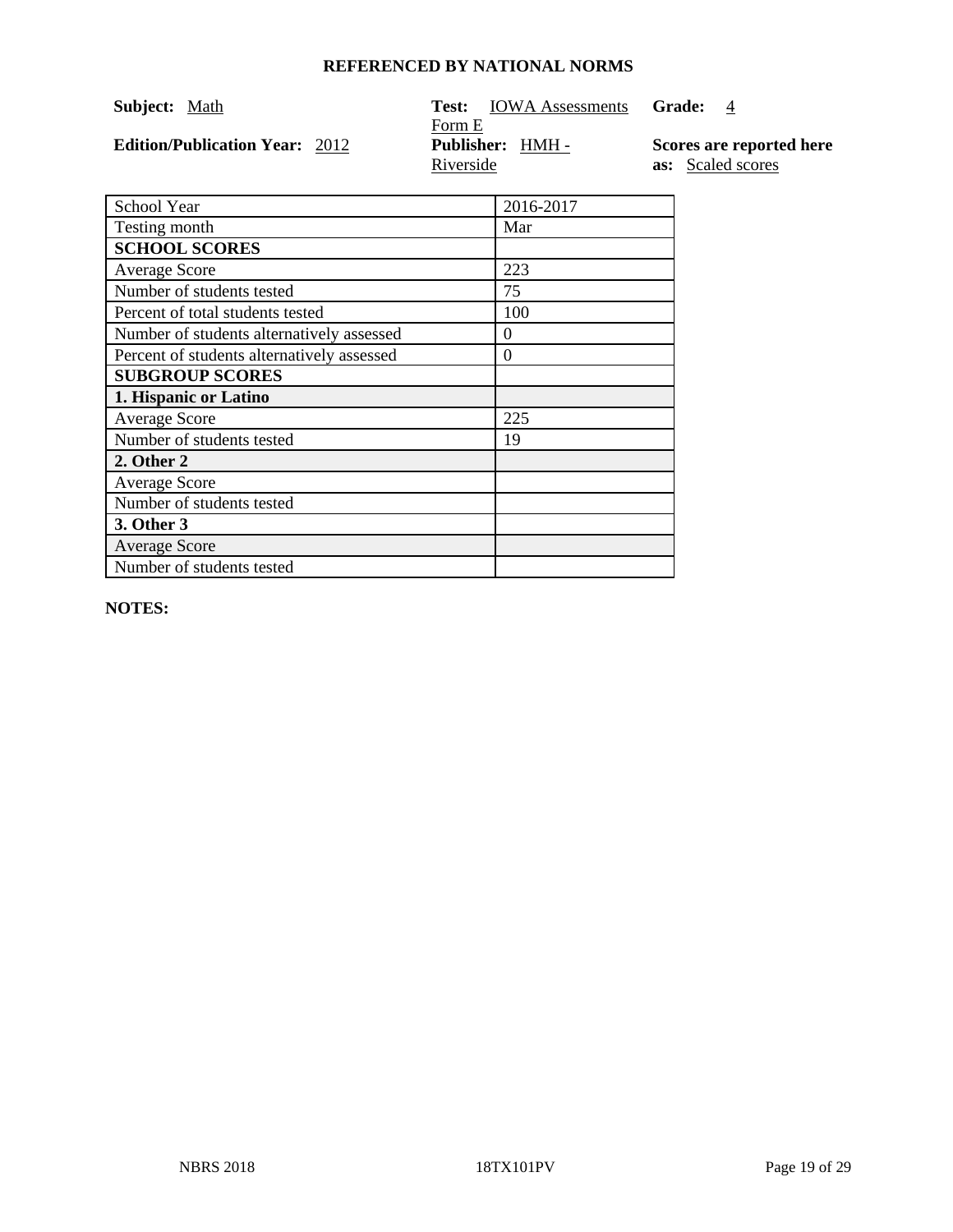| Subject: Math                         | Test:<br><b>IOWA</b> Assessments | Grade:                   |
|---------------------------------------|----------------------------------|--------------------------|
|                                       | Form E                           |                          |
| <b>Edition/Publication Year: 2012</b> | <b>Publisher:</b> HMH -          | Scores are reported here |
|                                       | Riverside                        | <b>as:</b> Scaled scores |

| School Year                                | 2016-2017 |
|--------------------------------------------|-----------|
| Testing month                              | Mar       |
| <b>SCHOOL SCORES</b>                       |           |
| <b>Average Score</b>                       | 237       |
| Number of students tested                  | 73        |
| Percent of total students tested           | 100       |
| Number of students alternatively assessed  | 0         |
| Percent of students alternatively assessed | $\theta$  |
| <b>SUBGROUP SCORES</b>                     |           |
| 1. Hispanic or Latino                      |           |
| <b>Average Score</b>                       | 233       |
| Number of students tested                  | 20        |
| 2. Other 2                                 |           |
| <b>Average Score</b>                       |           |
| Number of students tested                  |           |
| 3. Other 3                                 |           |
| <b>Average Score</b>                       |           |
| Number of students tested                  |           |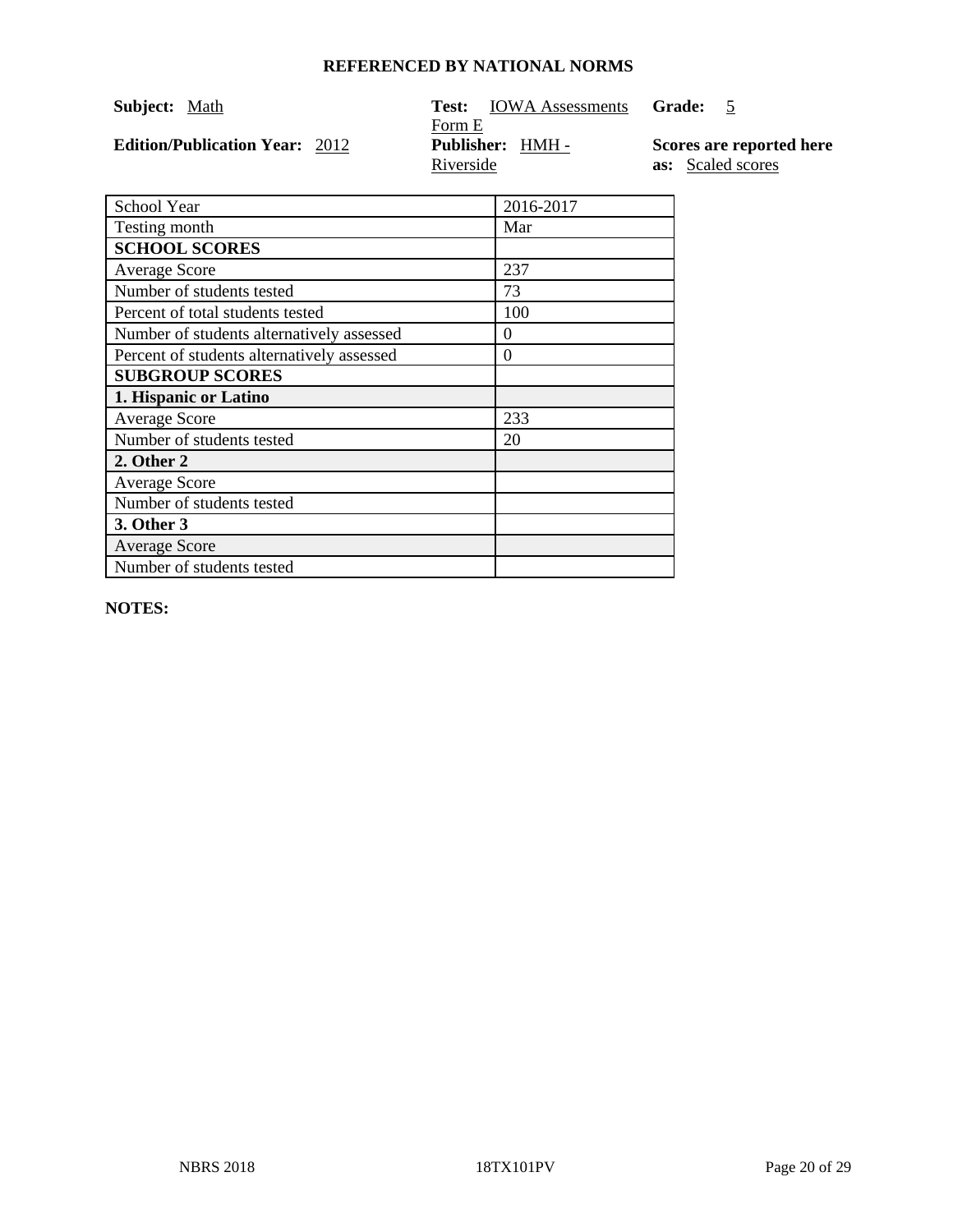| Subject: Math                         | Test:<br><b>IOWA Assessments</b> | Grade:                   |
|---------------------------------------|----------------------------------|--------------------------|
|                                       | Form E                           |                          |
| <b>Edition/Publication Year: 2012</b> | <b>Publisher:</b> HMH -          | Scores are reported here |
|                                       | Riverside                        | <b>as:</b> Scaled scores |

| School Year                                | 2016-2017 |
|--------------------------------------------|-----------|
| Testing month                              | Mar       |
| <b>SCHOOL SCORES</b>                       |           |
| <b>Average Score</b>                       | 254       |
| Number of students tested                  | 80        |
| Percent of total students tested           | 100       |
| Number of students alternatively assessed  | 0         |
| Percent of students alternatively assessed | 0         |
| <b>SUBGROUP SCORES</b>                     |           |
| 1. Asian                                   |           |
| <b>Average Score</b>                       | 268       |
| Number of students tested                  | 10        |
| 2. Hispanic or Latino                      |           |
| <b>Average Score</b>                       | 237       |
| Number of students tested                  | 16        |
| <b>3. Other 3</b>                          |           |
| <b>Average Score</b>                       |           |
| Number of students tested                  |           |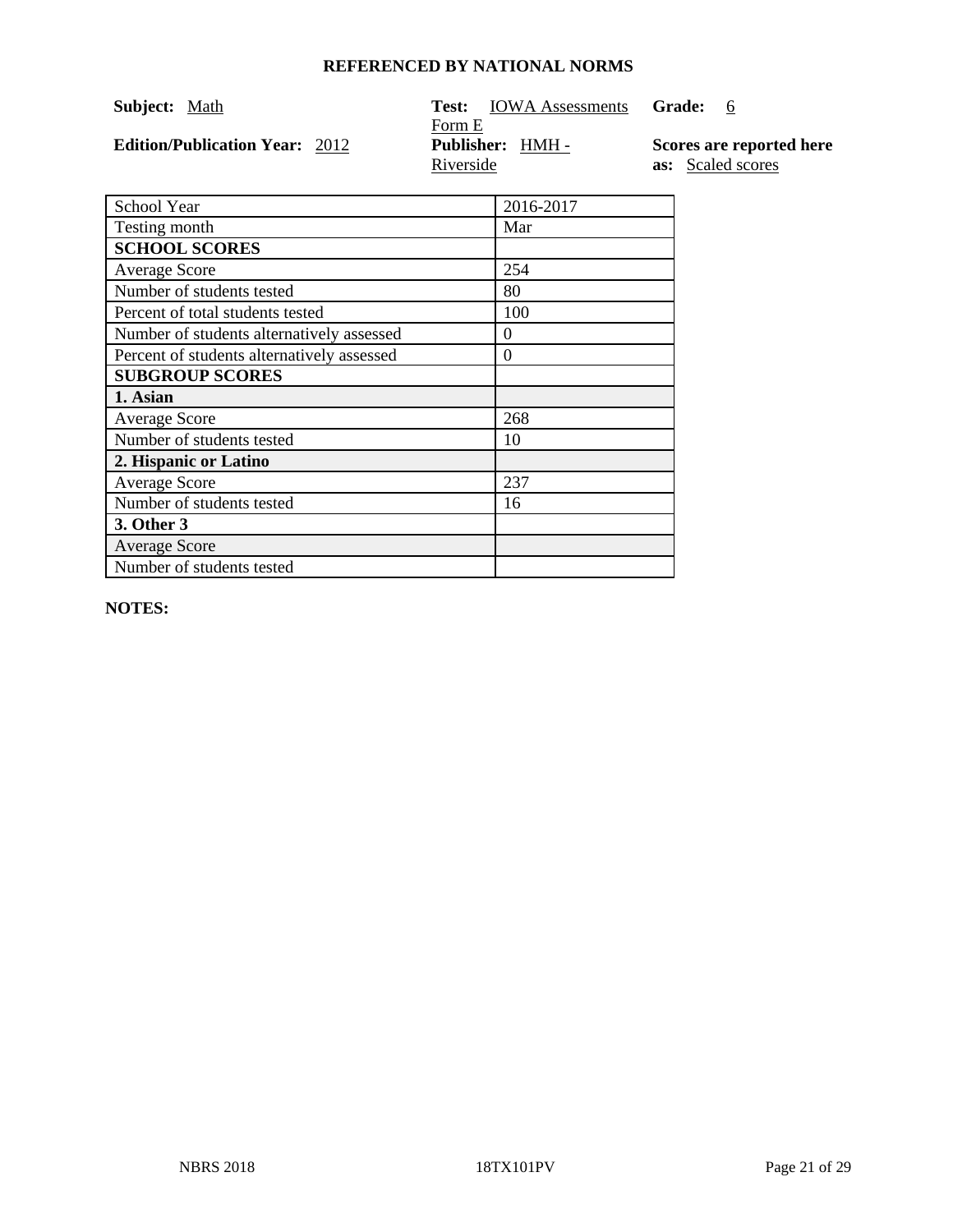| Subject: Math                         | Test:<br><b>IOWA</b> Assessments | Grade:                   |
|---------------------------------------|----------------------------------|--------------------------|
|                                       | Form E                           |                          |
| <b>Edition/Publication Year: 2012</b> | <b>Publisher:</b> HMH -          | Scores are reported here |
|                                       | Riverside                        | <b>as:</b> Scaled scores |

| School Year                                | 2016-2017 |
|--------------------------------------------|-----------|
| Testing month                              | Mar       |
| <b>SCHOOL SCORES</b>                       |           |
| <b>Average Score</b>                       | 270       |
| Number of students tested                  | 70        |
| Percent of total students tested           | 100       |
| Number of students alternatively assessed  | 0         |
| Percent of students alternatively assessed | $\theta$  |
| <b>SUBGROUP SCORES</b>                     |           |
| 1. Hispanic or Latino                      |           |
| <b>Average Score</b>                       | 265       |
| Number of students tested                  | 15        |
| 2. Other 2                                 |           |
| <b>Average Score</b>                       |           |
| Number of students tested                  |           |
| 3. Other 3                                 |           |
| <b>Average Score</b>                       |           |
| Number of students tested                  |           |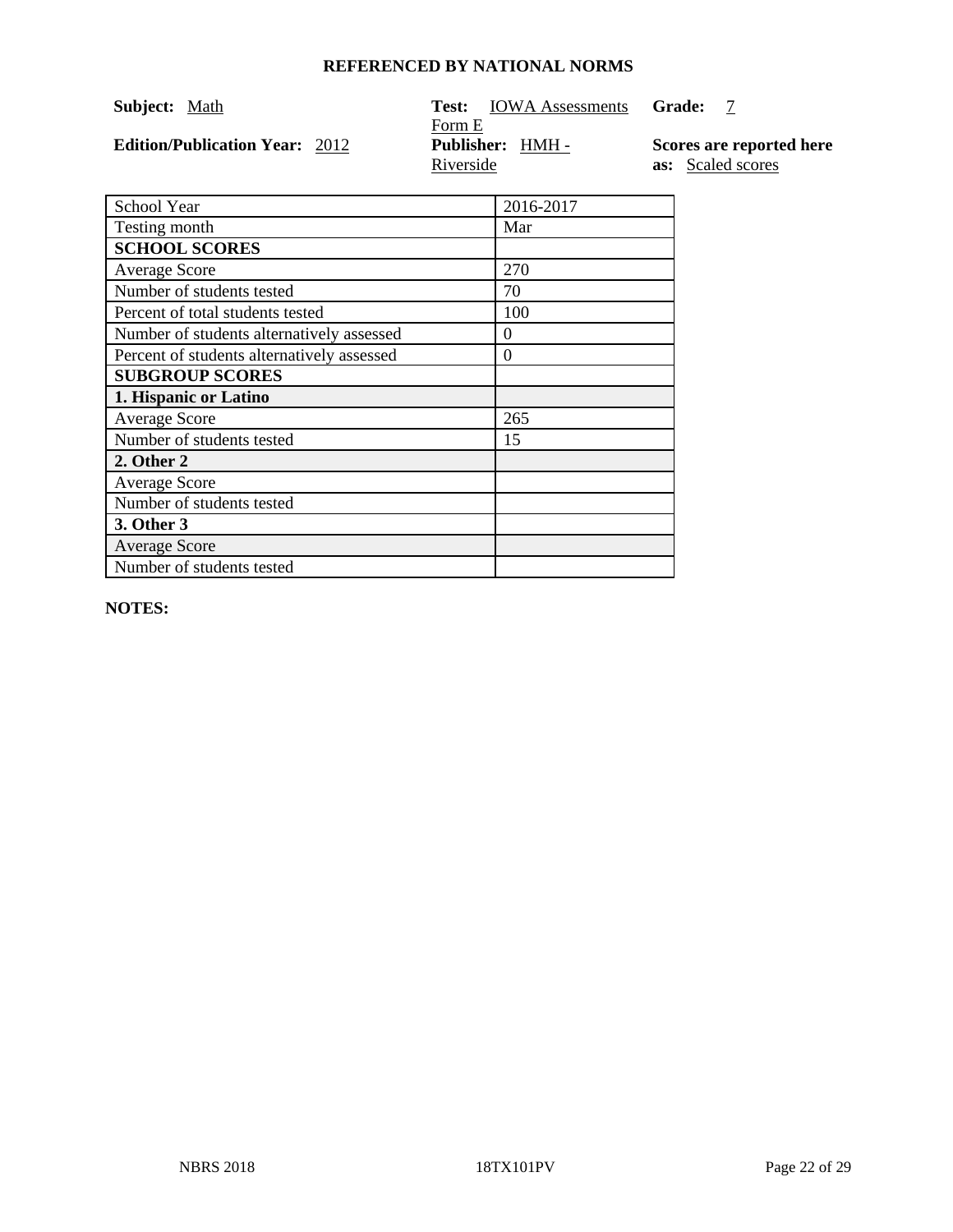| Subject: Math                         | Test:<br><b>IOWA</b> Assessments | Grade:                   |
|---------------------------------------|----------------------------------|--------------------------|
|                                       | Form E                           |                          |
| <b>Edition/Publication Year: 2012</b> | <b>Publisher:</b> HMH -          | Scores are reported here |
|                                       | Riverside                        | <b>as:</b> Scaled scores |

| School Year                                | 2016-2017 |
|--------------------------------------------|-----------|
| Testing month                              | Mar       |
| <b>SCHOOL SCORES</b>                       |           |
| <b>Average Score</b>                       | 292       |
| Number of students tested                  | 69        |
| Percent of total students tested           | 100       |
| Number of students alternatively assessed  | $\theta$  |
| Percent of students alternatively assessed | 0         |
| <b>SUBGROUP SCORES</b>                     |           |
| 1. Hispanic or Latino                      |           |
| <b>Average Score</b>                       | 283       |
| Number of students tested                  | 16        |
| 2. Other 2                                 |           |
| <b>Average Score</b>                       |           |
| Number of students tested                  |           |
| 3. Other 3                                 |           |
| <b>Average Score</b>                       |           |
| Number of students tested                  |           |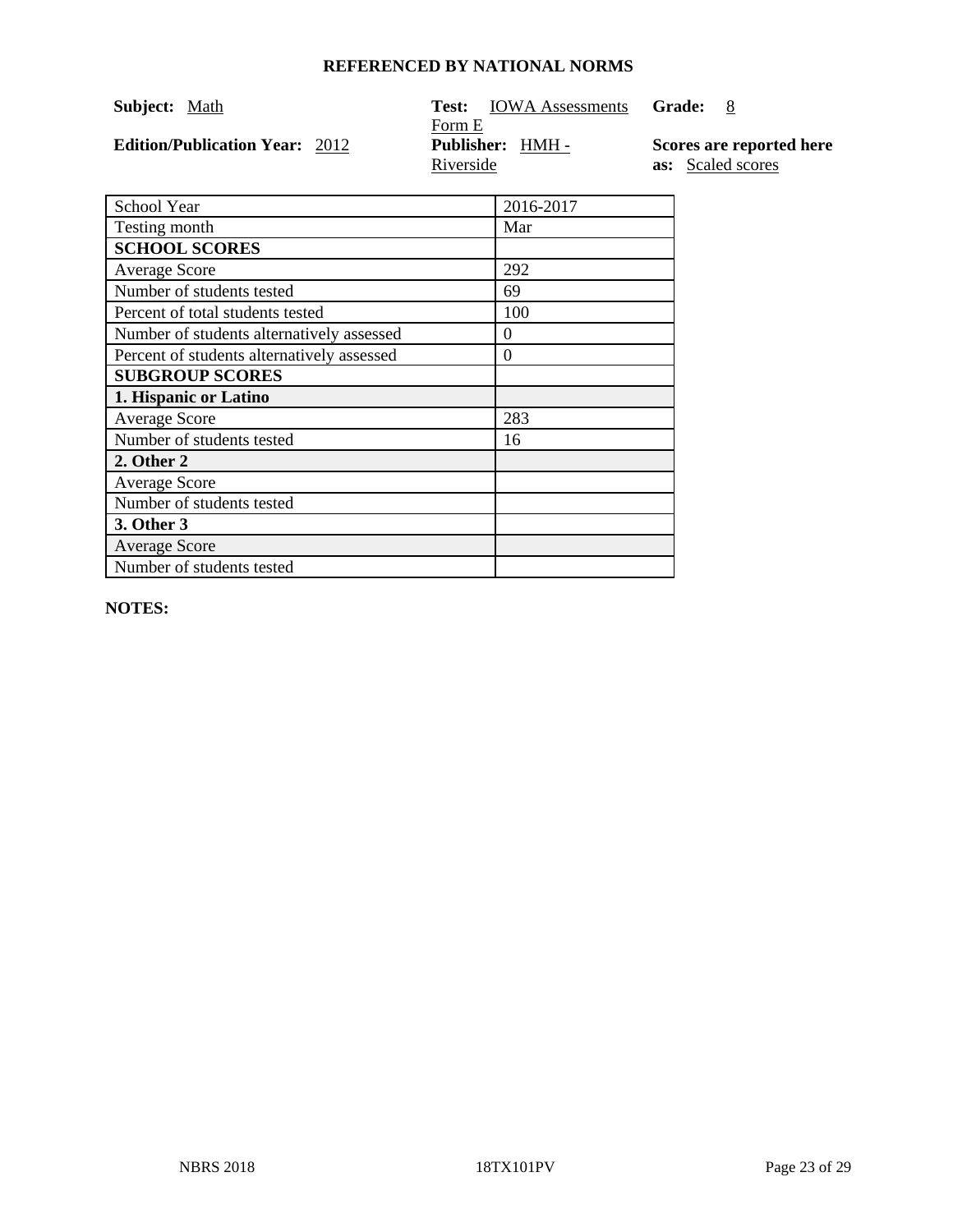| Subject: | Reading/ELA |
|----------|-------------|
|          |             |

**Edition/Publication Year:**  2012

# **Subject:** Reading/ELA **Test:** IOWA Assessments **Grade:** 3  $\frac{\text{Form E}}{\text{Publishedner: HMH -}}$ Riverside

**Scores are reported here as:** Scaled scores

| School Year                                | 2016-2017 |
|--------------------------------------------|-----------|
| Testing month                              | Mar       |
| <b>SCHOOL SCORES</b>                       |           |
| <b>Average Score</b>                       | 206       |
| Number of students tested                  | 75        |
| Percent of total students tested           | 100       |
| Number of students alternatively assessed  | $\Omega$  |
| Percent of students alternatively assessed | $\Omega$  |
| <b>SUBGROUP SCORES</b>                     |           |
| 1. Asian                                   |           |
| <b>Average Score</b>                       | 210       |
| Number of students tested                  | 11        |
| 2. Hispanic or Latino                      |           |
| <b>Average Score</b>                       | 209       |
| Number of students tested                  | 16        |
| 3. Two or More Races - Other               |           |
| <b>Average Score</b>                       | 203       |
| Number of students tested                  | 12        |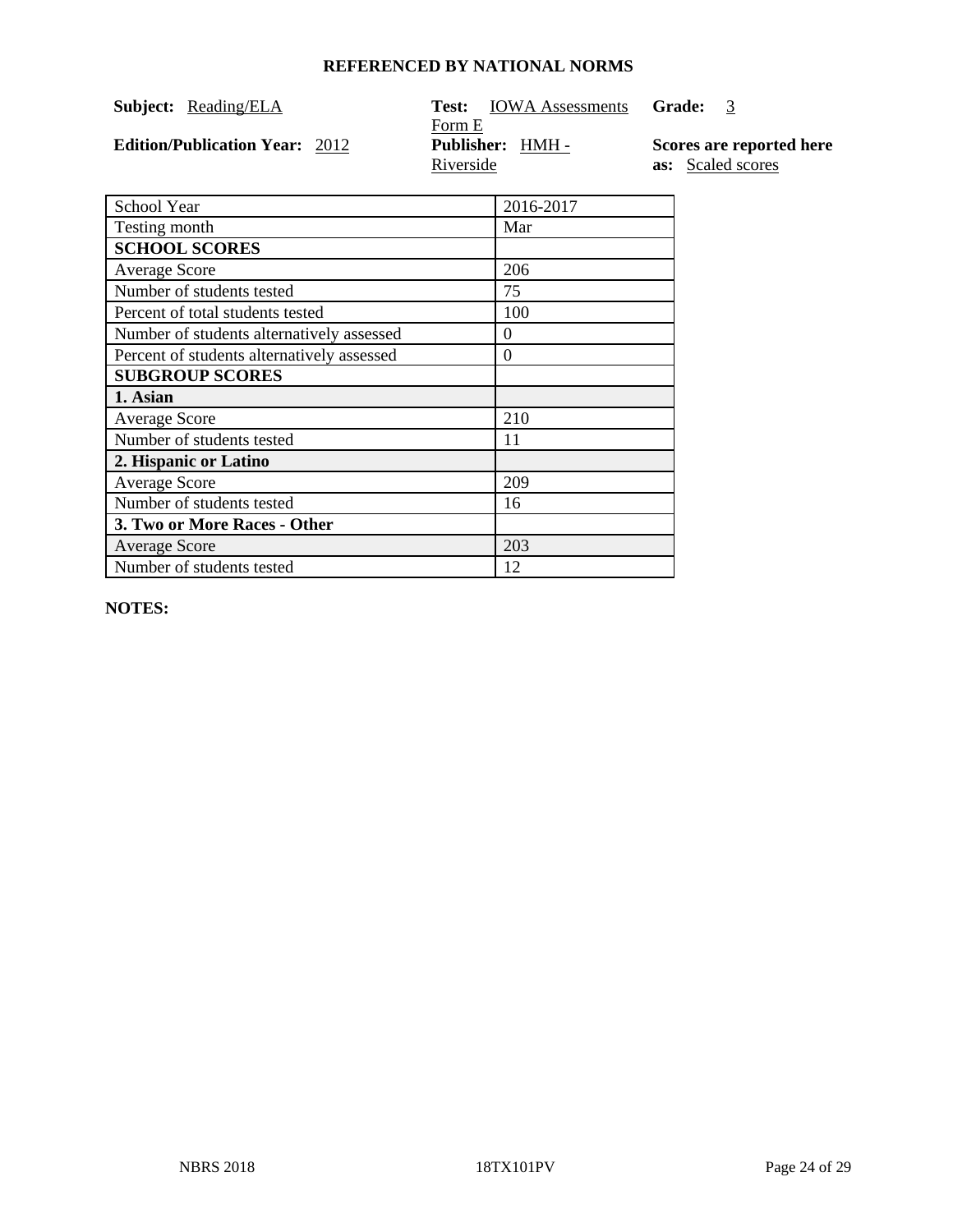| Subject: | Reading/ELA |
|----------|-------------|
|          |             |

**Edition/Publication Year:**  2012

# **Subject:** Reading/ELA **Test:** IOWA Assessments **Grade:** 4 Form E<br>**Publisher:** HMH -Riverside

**Scores are reported here as:** Scaled scores

| School Year                                | 2016-2017 |
|--------------------------------------------|-----------|
| Testing month                              | Mar       |
| <b>SCHOOL SCORES</b>                       |           |
| <b>Average Score</b>                       | 223       |
| Number of students tested                  | 75        |
| Percent of total students tested           | 100       |
| Number of students alternatively assessed  | $\Omega$  |
| Percent of students alternatively assessed | $\Omega$  |
| <b>SUBGROUP SCORES</b>                     |           |
| 1. Hispanic or Latino                      |           |
| Average Score                              | 222       |
| Number of students tested                  | 19        |
| 2. Other 2                                 |           |
| <b>Average Score</b>                       |           |
| Number of students tested                  |           |
| 3. Other 3                                 |           |
| <b>Average Score</b>                       |           |
| Number of students tested                  |           |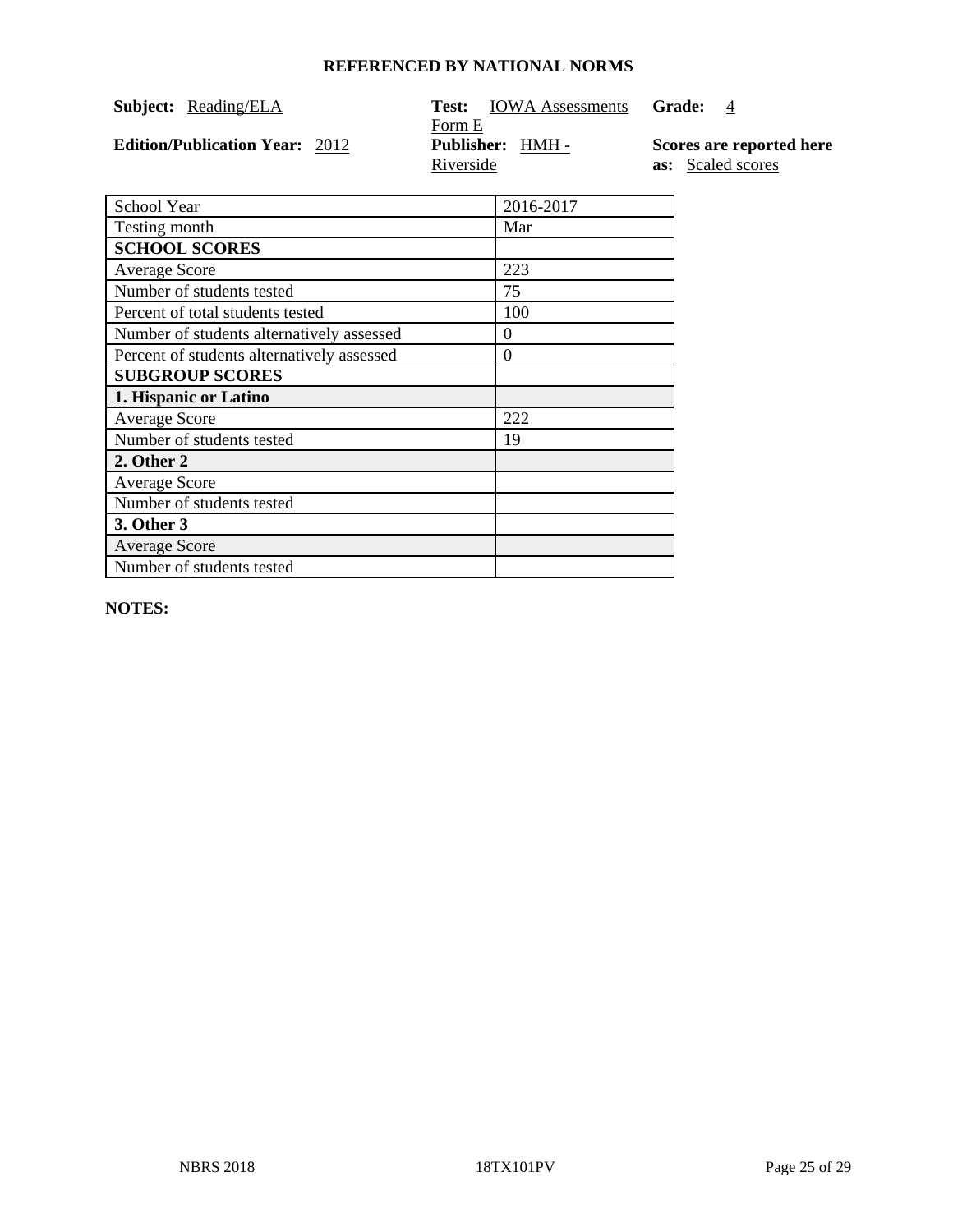| Subject: | Reading/ELA |
|----------|-------------|
|          |             |

**Edition/Publication Year: 2012** 

# **Subject:** Reading/ELA **Test:** IOWA Assessments **Grade:** 5 Form E<br>**Publisher:** <u>HMH -</u> Riverside

**Scores are reported here as:** Scaled scores

| School Year                                | 2016-2017 |
|--------------------------------------------|-----------|
| Testing month                              | Mar       |
| <b>SCHOOL SCORES</b>                       |           |
| <b>Average Score</b>                       | 235       |
| Number of students tested                  | 73        |
| Percent of total students tested           | 100       |
| Number of students alternatively assessed  | $\Omega$  |
| Percent of students alternatively assessed | $\theta$  |
| <b>SUBGROUP SCORES</b>                     |           |
| 1. Hispanic or Latino                      |           |
| Average Score                              | 229       |
| Number of students tested                  | 20        |
| 2. Other 2                                 |           |
| <b>Average Score</b>                       |           |
| Number of students tested                  |           |
| 3. Other 3                                 |           |
| <b>Average Score</b>                       |           |
| Number of students tested                  |           |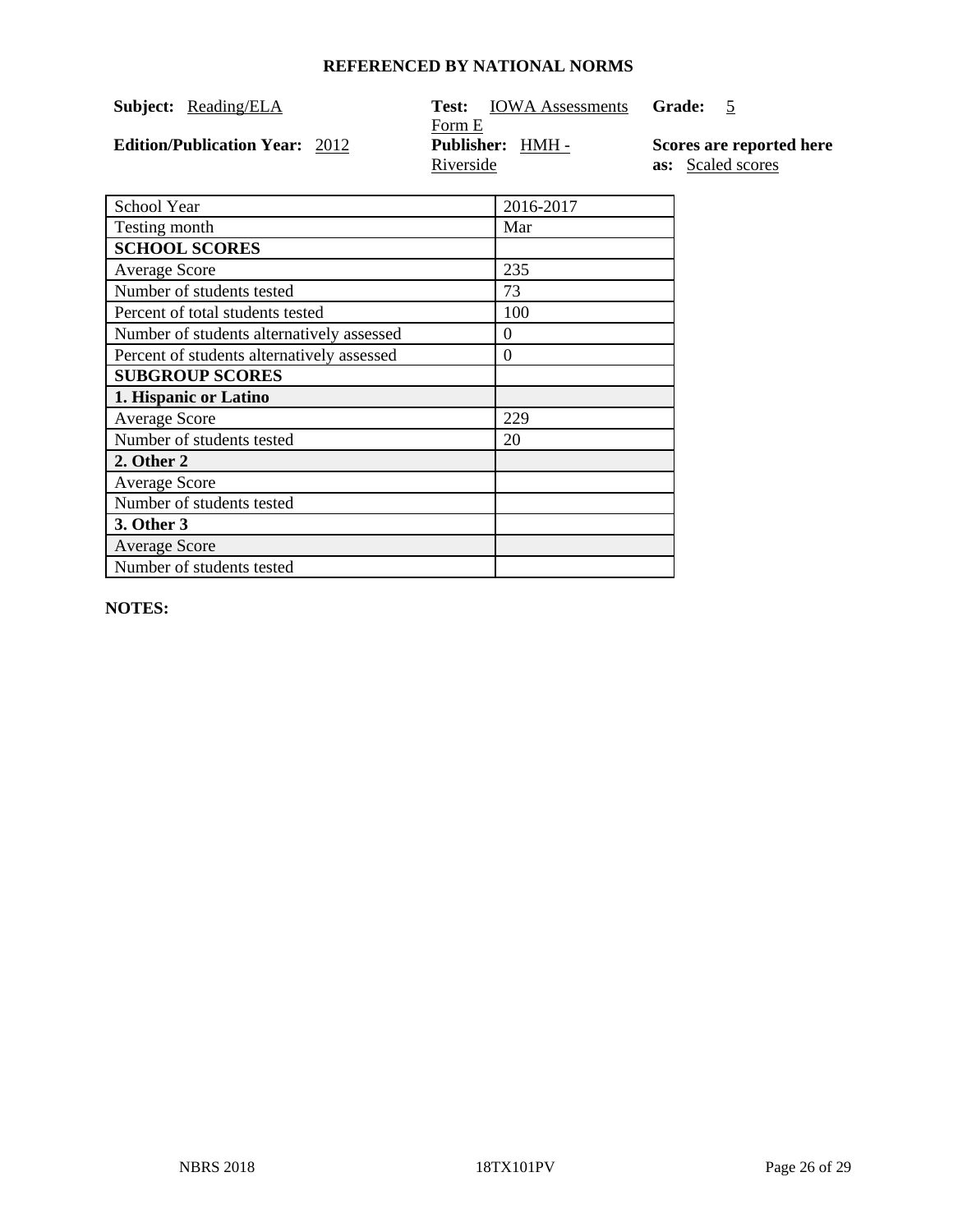| Subject: | Reading/ELA |
|----------|-------------|
|          |             |

**Edition/Publication Year:**  2012

# **Subject:** Reading/ELA **Test:** IOWA Assessments **Grade:** 6  $\frac{\text{Form E}}{\text{Publishedner: HMH -}}$ Riverside

**Scores are reported here as:** Scaled scores

| School Year                                | 2016-2017 |
|--------------------------------------------|-----------|
| Testing month                              | Mar       |
| <b>SCHOOL SCORES</b>                       |           |
| <b>Average Score</b>                       | 252       |
| Number of students tested                  | 80        |
| Percent of total students tested           | 100       |
| Number of students alternatively assessed  | $\Omega$  |
| Percent of students alternatively assessed | $\theta$  |
| <b>SUBGROUP SCORES</b>                     |           |
| 1. Asian                                   |           |
| <b>Average Score</b>                       | 257       |
| Number of students tested                  | 10        |
| 2. Hispanic or Latino                      |           |
| <b>Average Score</b>                       | 242       |
| Number of students tested                  | 16        |
| 3. Other 3                                 |           |
| <b>Average Score</b>                       |           |
| Number of students tested                  |           |
|                                            |           |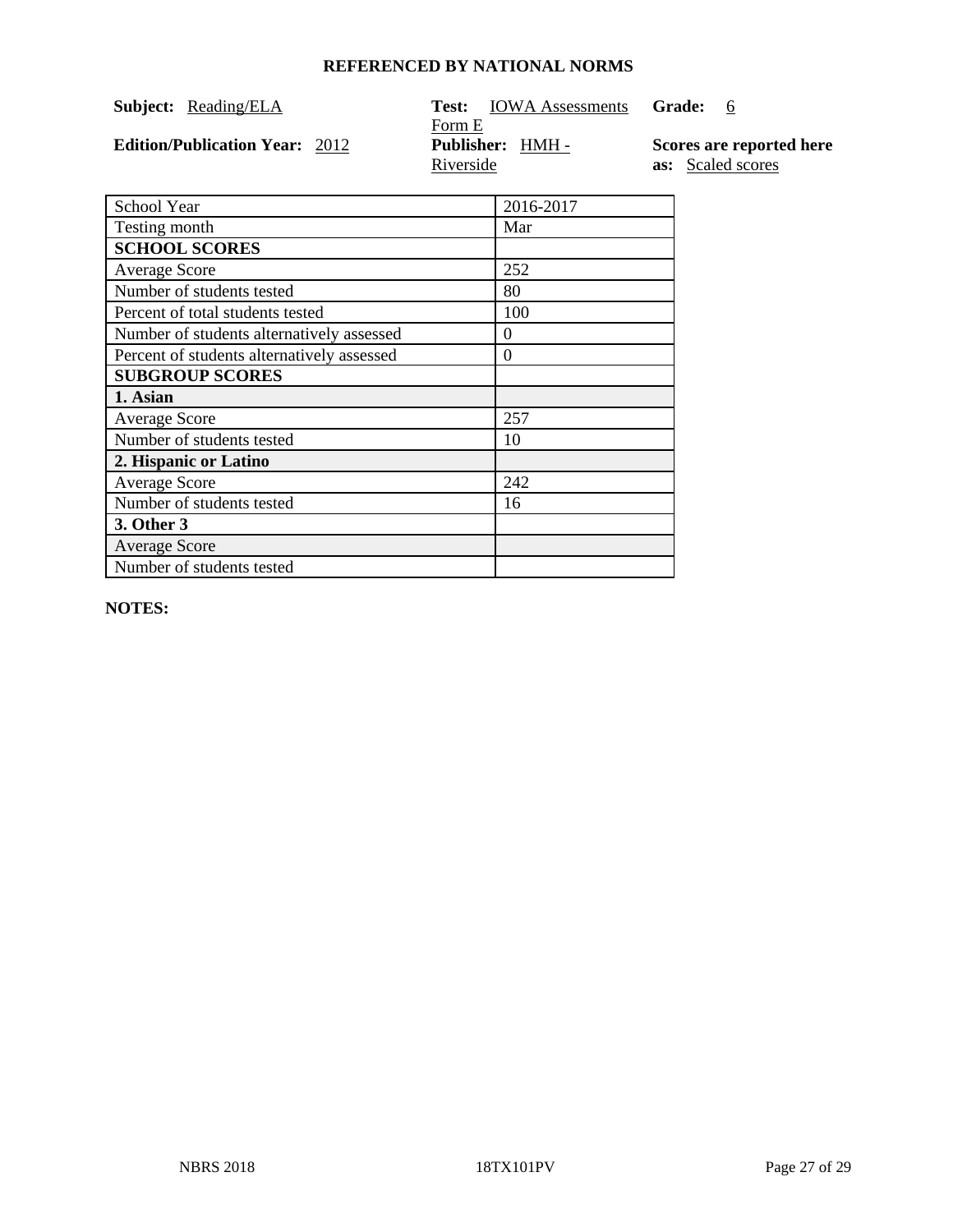| Subject: | Reading/ELA |
|----------|-------------|
|          |             |

**Edition/Publication Year:**  2012

### **Subject:** Reading/ELA **Test:** IOWA Assessments **Grade:** 7 Form E<br>**Publisher:** HMH -Riverside **as:**

**Scores are reported here** 

| School Year                                | 2016-2017 |
|--------------------------------------------|-----------|
| Testing month                              | Mar       |
| <b>SCHOOL SCORES</b>                       |           |
| <b>Average Score</b>                       | 269       |
| Number of students tested                  | 70        |
| Percent of total students tested           | 100       |
| Number of students alternatively assessed  | $\Omega$  |
| Percent of students alternatively assessed | $\theta$  |
| <b>SUBGROUP SCORES</b>                     |           |
| 1. Hispanic or Latino                      |           |
| Average Score                              | 268       |
| Number of students tested                  | 15        |
| 2. Other 2                                 |           |
| <b>Average Score</b>                       |           |
| Number of students tested                  |           |
| 3. Other 3                                 |           |
| <b>Average Score</b>                       |           |
| Number of students tested                  |           |